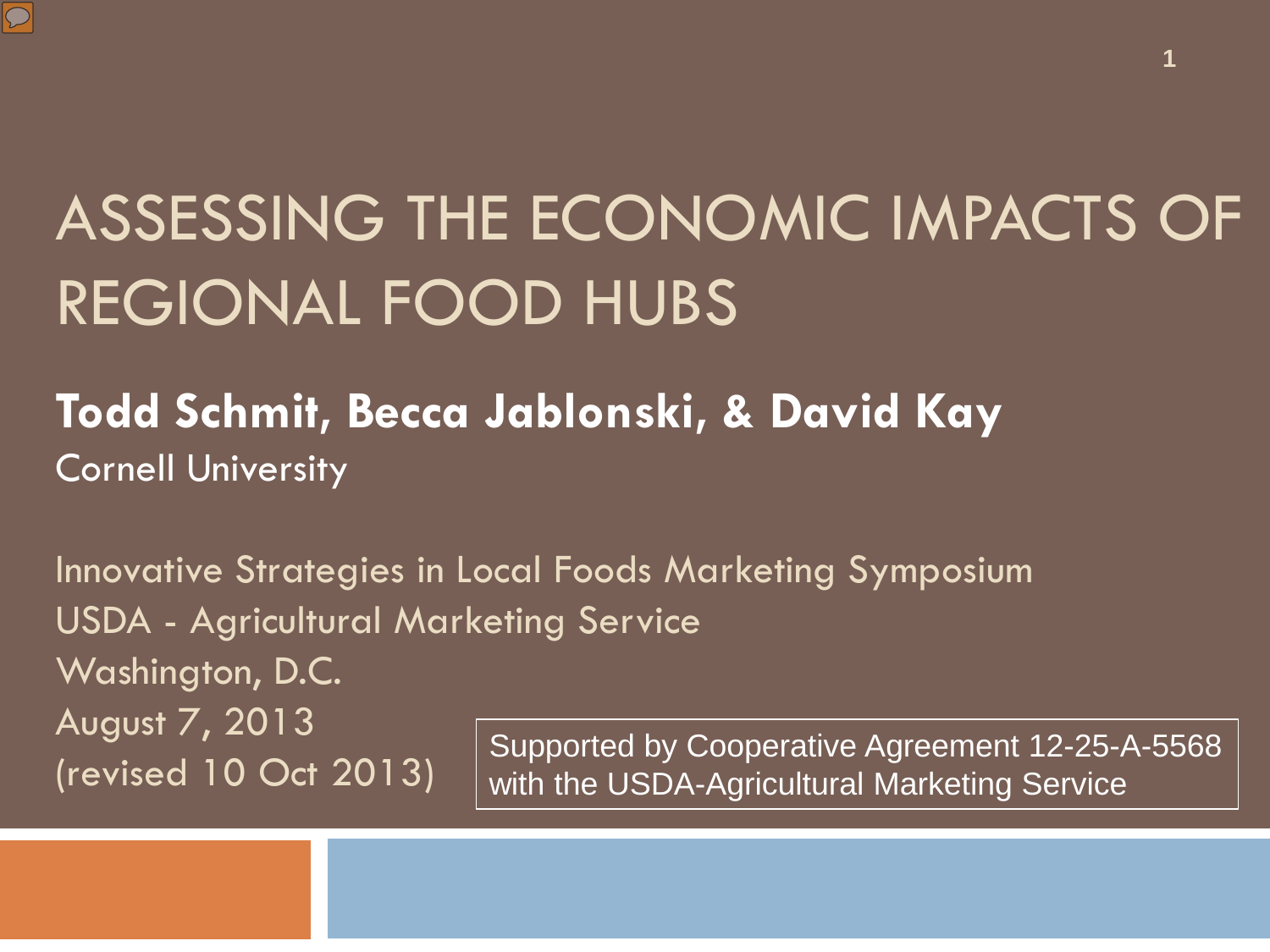## Funding Support



**Agricultural** 

**Marketing Service** 





**Agricultural Marketing Service, USDA, Cooperative Agreement No. 12-25-A-5568**

**National Institute for Food and Agriculture, USDA, Competitive Grant No. 2012-67011-19957**

**Northeast Region Sustainable Agriculture Research and Education Program, Grant No. GNE11-021**

**College of Architecture, Art, and Planning, Cornell University**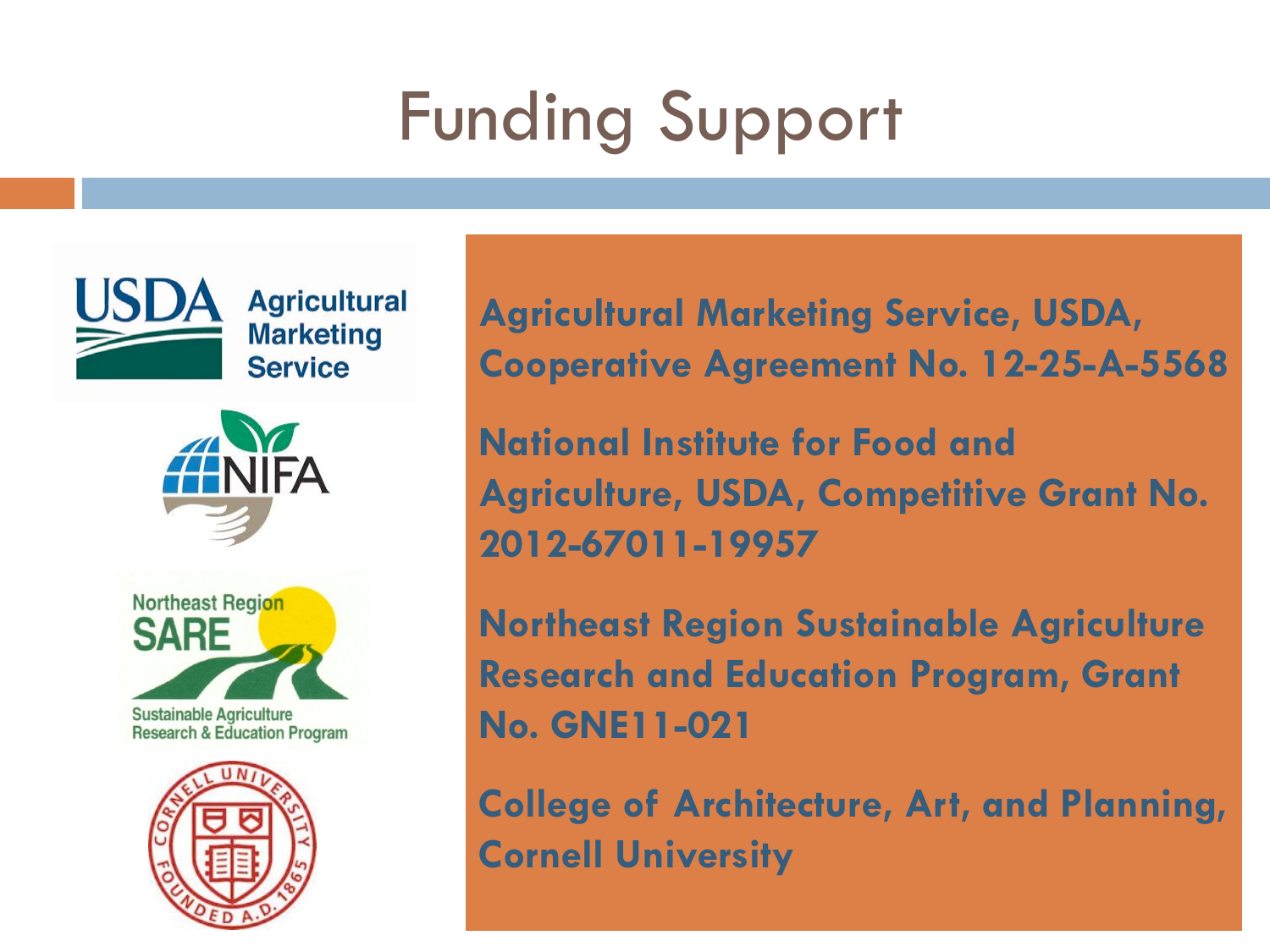### Research Objectives

**3**

- 1. Promote the utilization of a best-practice methodology to evaluate the economic contributions of food hubs on their local economies and participating farms
	- A. Develop a data-driven, replicable empirical framework applicable to a variety of food hub structures.
	- B. Estimate impact of increase in final demand
- 2. Better understand the extent to which food hubs affect the overall demand for and consumption of local products
	- A. How do sales to/purchases from food hubs augment other farm sales/food product purchases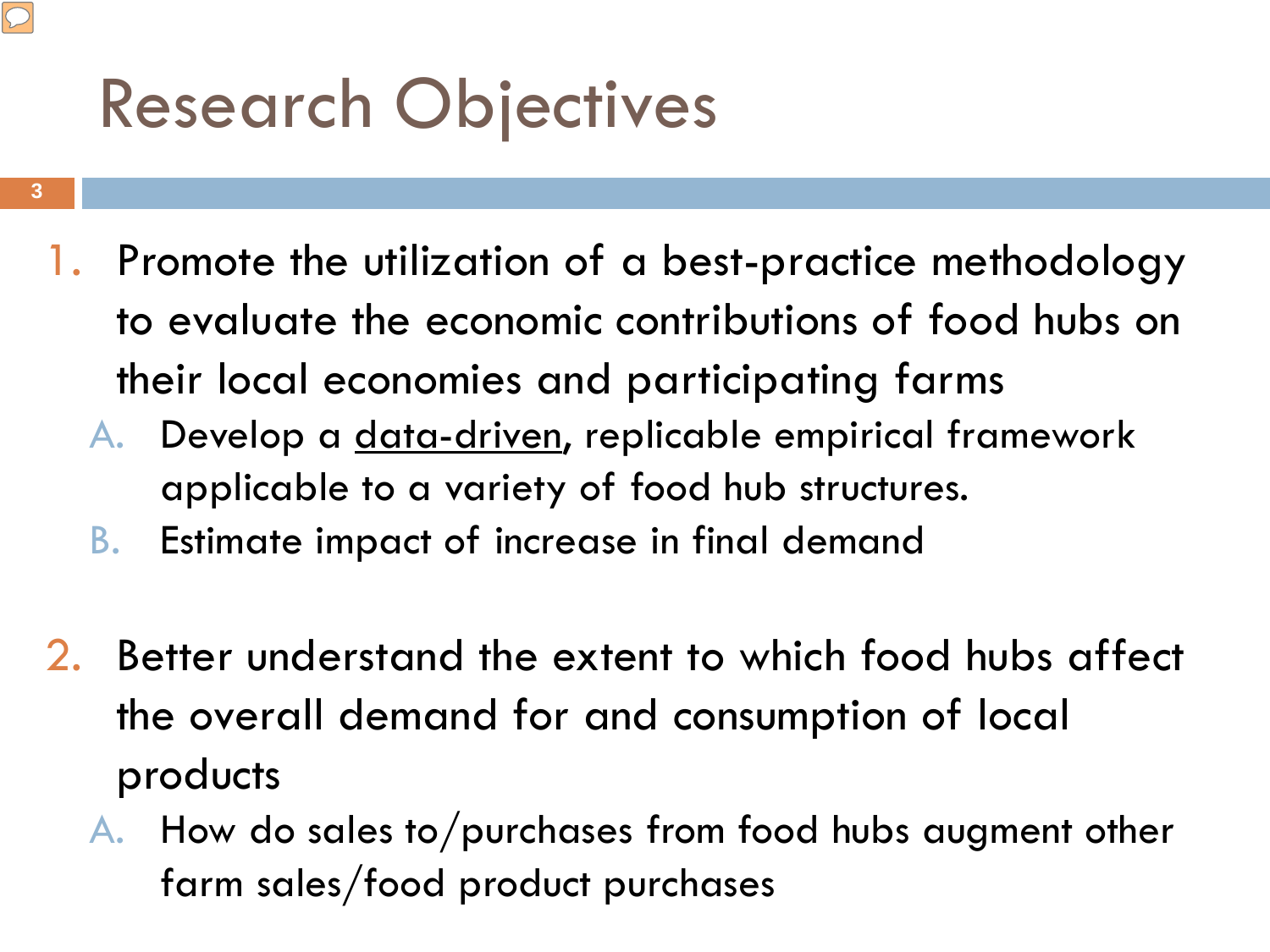### Economic Impact Analysis



Source: Modified from Ribeiro and Warner, 2004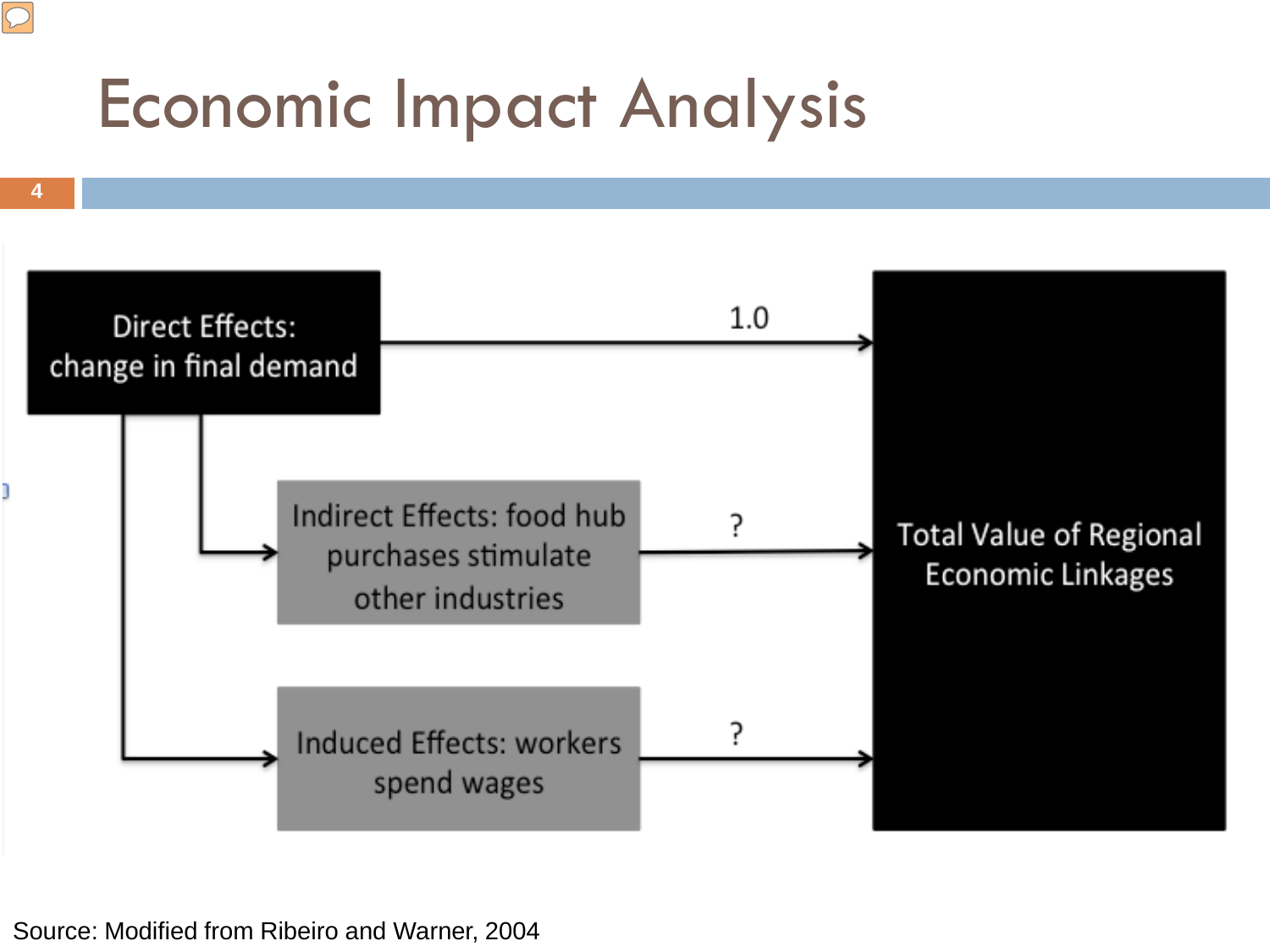### Economic Impact Analysis

#### $\Box$  IO/SAM methods

- IO models allow researchers to analyze the activities of industries that produce goods (outputs) and consume goods (inputs) from other industries (i.e., inter-industry linkages)
- **□** SAM extends IO to more comprehensively capture the distribution of income
- □ MIG, Inc.'s IMPLAN data and software
	- **<u>u</u>** Utilizes multiple data sources
	- **Provide complete model of economy (all inter-industry** transactions)
	- **□** Available at national, state, county, and zip code levels
	- **Modifiable, allows users to build unique industry sectors**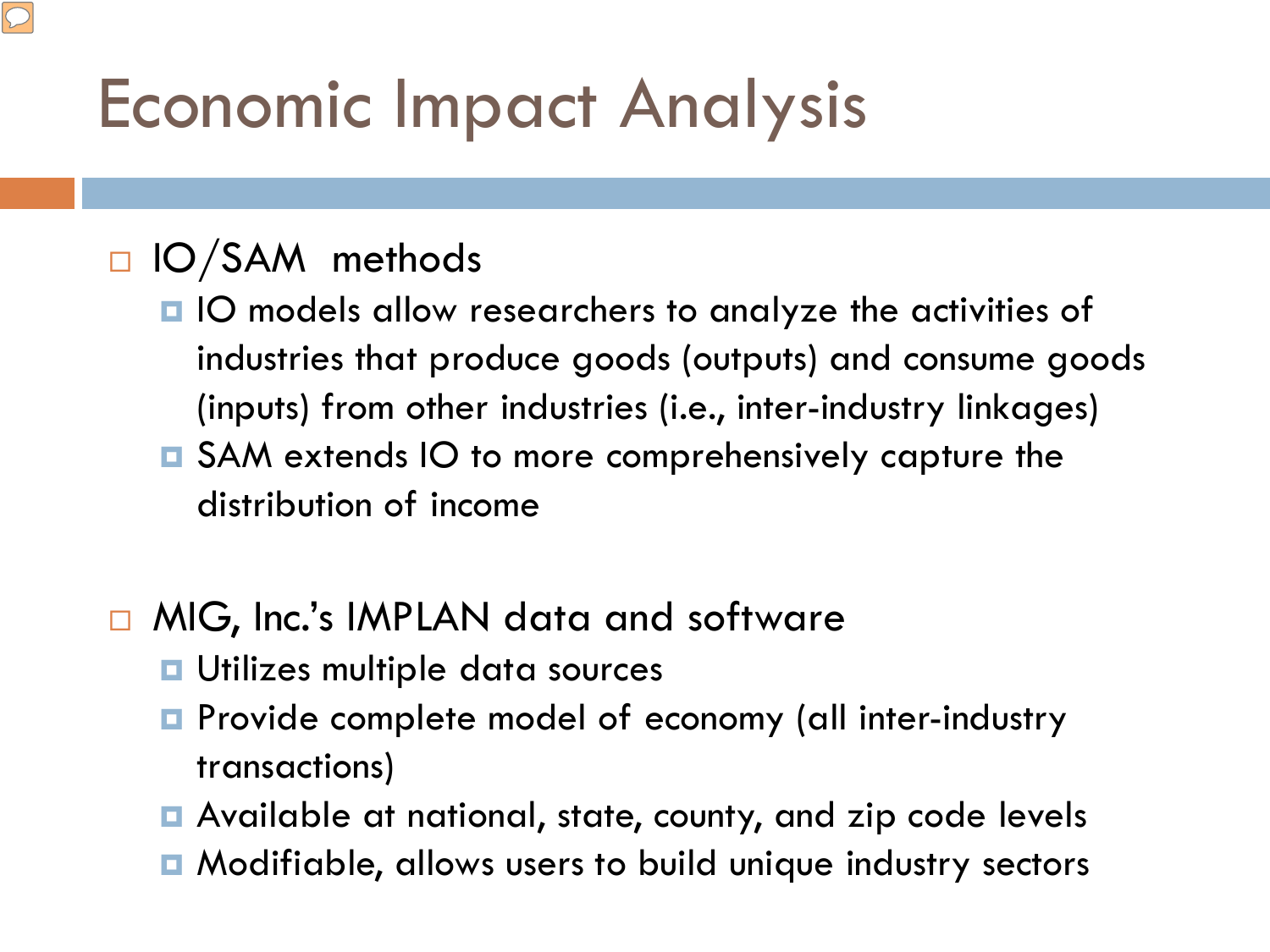### Data Challenges

- □ No 'food hub' sector in IMPLAN (or other data sources), defining it requires that we determine:
	- $\blacksquare$  The commodity sectors that provide inputs to a food hub;
	- **The size of a food hub's direct impact in those sectors; and**
	- $\blacksquare$  The location(s) of the inputs purchased.
- □ Data on inter-industry linkages available only on aggregate commodity sector scale
	- Differentiation of sectors backward linked from food hub?
	- Farmers selling through food hubs *may* have different expenditure patterns than those that do not (Schmit et al 2013)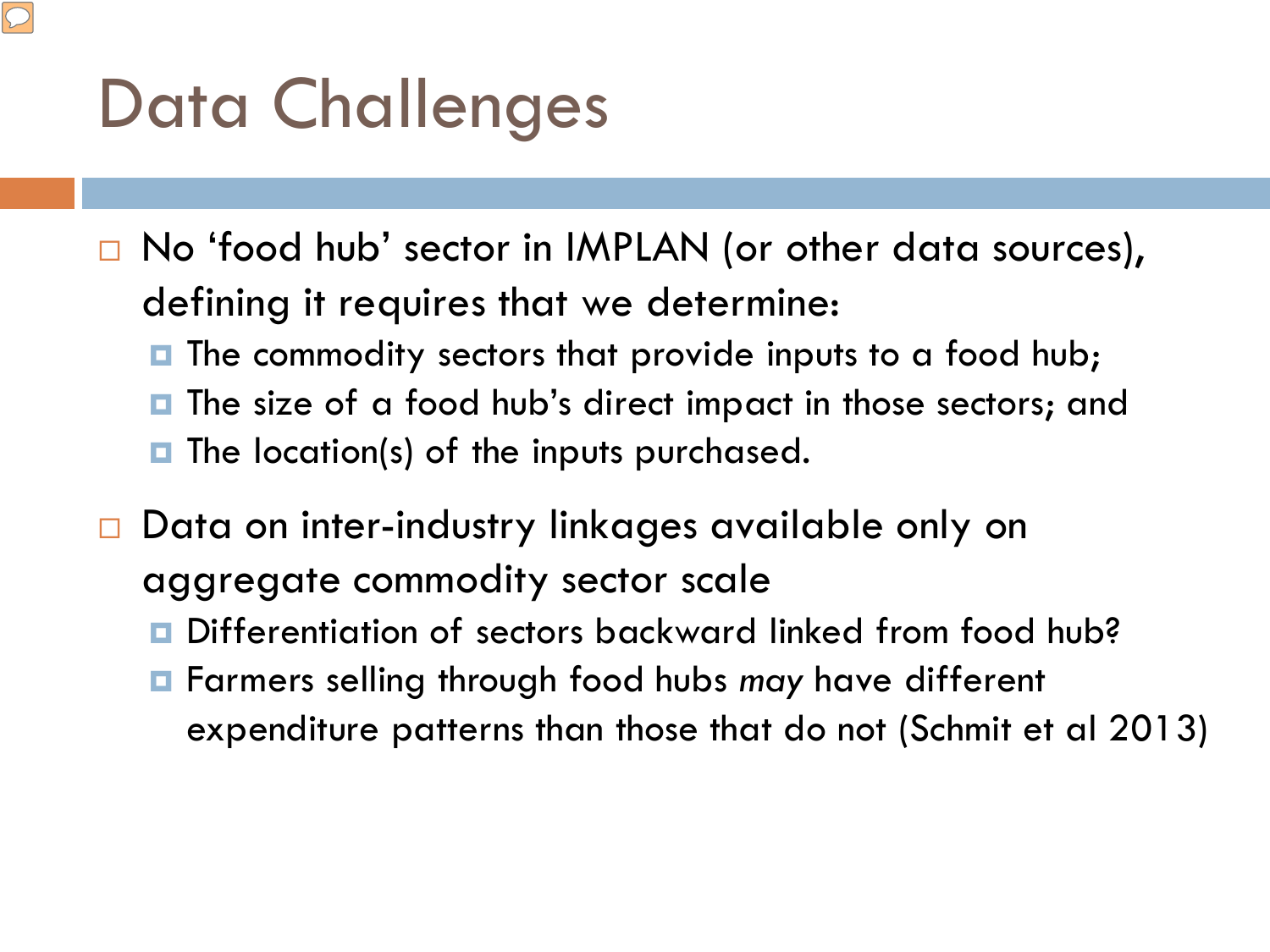### Methodology: Data requirements

- P&L data from food hub
	- **<u>E</u>** Used with default IMPLAN data to determine share of sectors represented by food hubs

#### **Model 1 Model 2**

- P&L data from food hub
- □ Vendor surveys
	- **<u>Elacored</u>** to separate farm vendor sectors from ag sectors – modified production functions
		- Are food hub vendors different from the default?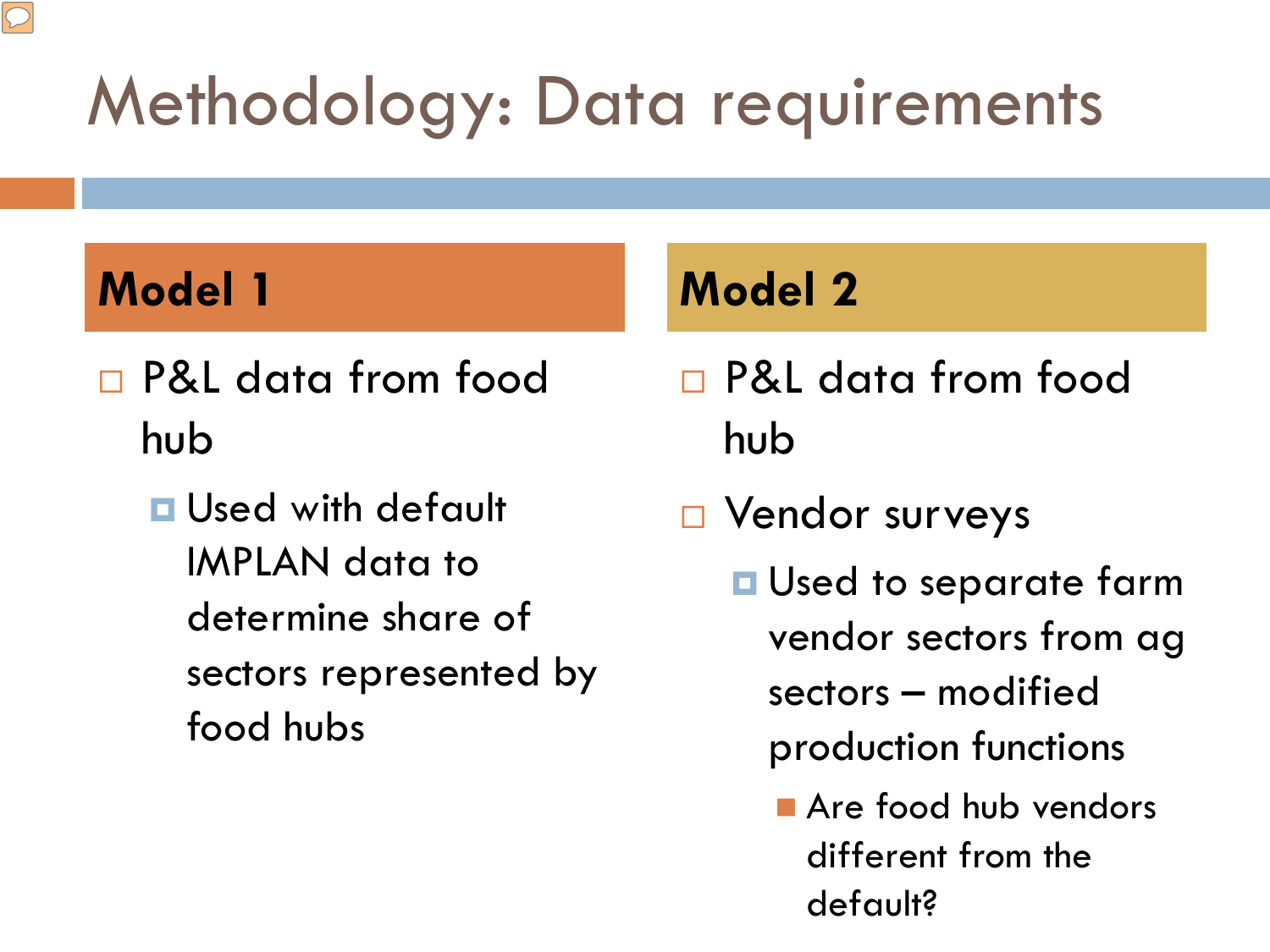### Methodology: Data requirements

 $\boxed{\bigcirc}$ 

| <b>Model 1</b>                             |                    | <b>Model 2</b>                                                                                                   |                     |
|--------------------------------------------|--------------------|------------------------------------------------------------------------------------------------------------------|---------------------|
| hub                                        | P&L data from food | <b>P&amp;L</b> data from food<br>huh                                                                             |                     |
| $\Box$ Us<br><b>IM</b><br>de<br>sed<br>fod |                    | Look at the impact of a \$1 million<br>increase in final demand for food<br>hub products<br>אווטו ווטוו <b>ע</b> | farm<br>n ag<br>-IS |
|                                            |                    | Are food hub vendors<br>different from the<br>default?                                                           |                     |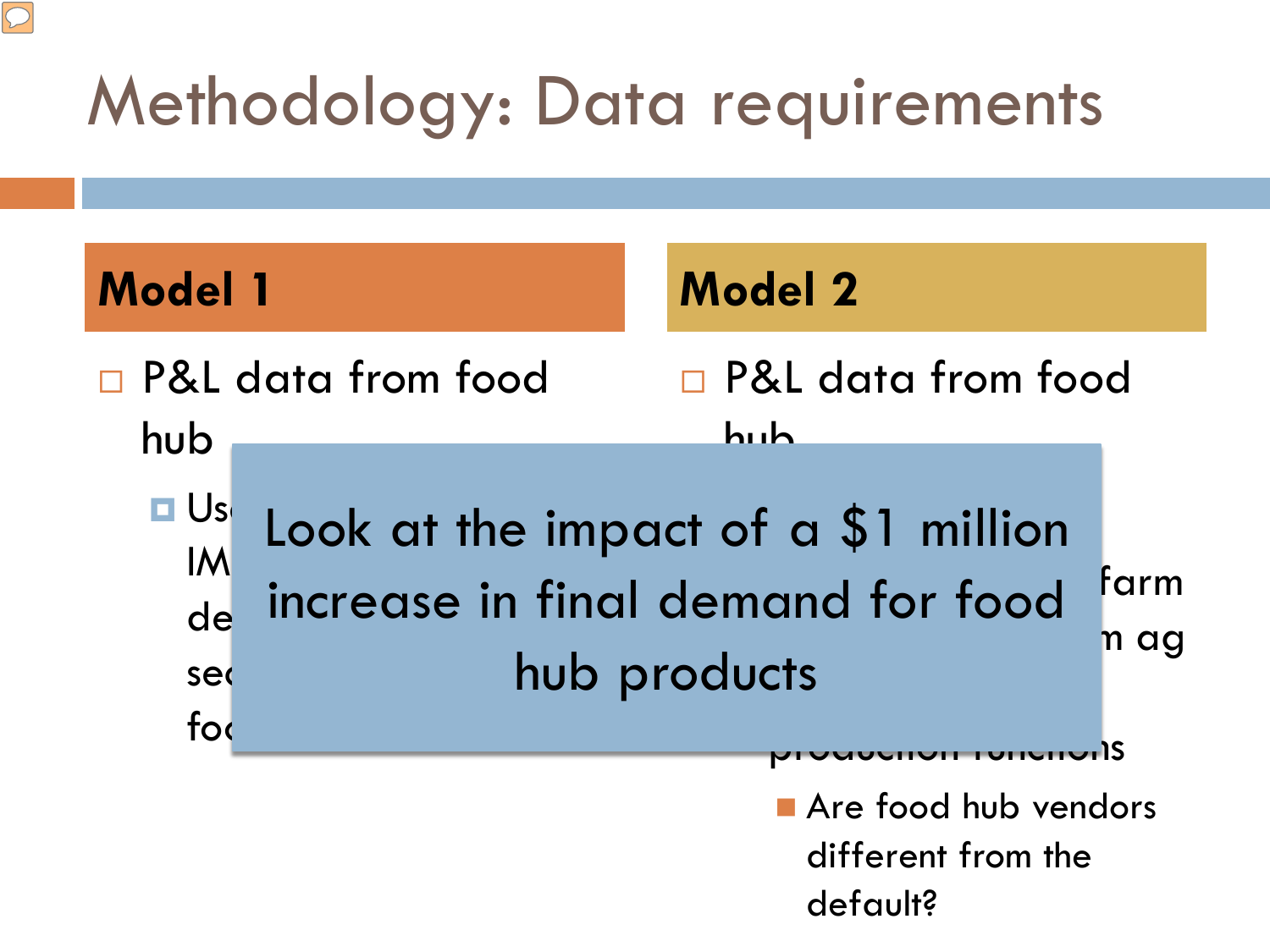## Methodology: Case Study

- **9**
- Regional Access LLC, est. in 1989
- Over \$6 million in sales, 32 employees
- Delivery (mostly) throughout NYS  $\blacksquare$  10 vehicles
- Over 3,400 product listings



- **□** Beverages, breads, cereals, flour, meats, produce, prepared foods, grains, fruits & vegetables, etc.
- □ Purchases from over 100 farmers & 65 specialty processors
- Over 600 customers
	- **□** Individual households, freight, restaurants, institutions, distributors, buying clubs, retailers, manufacturers, bakery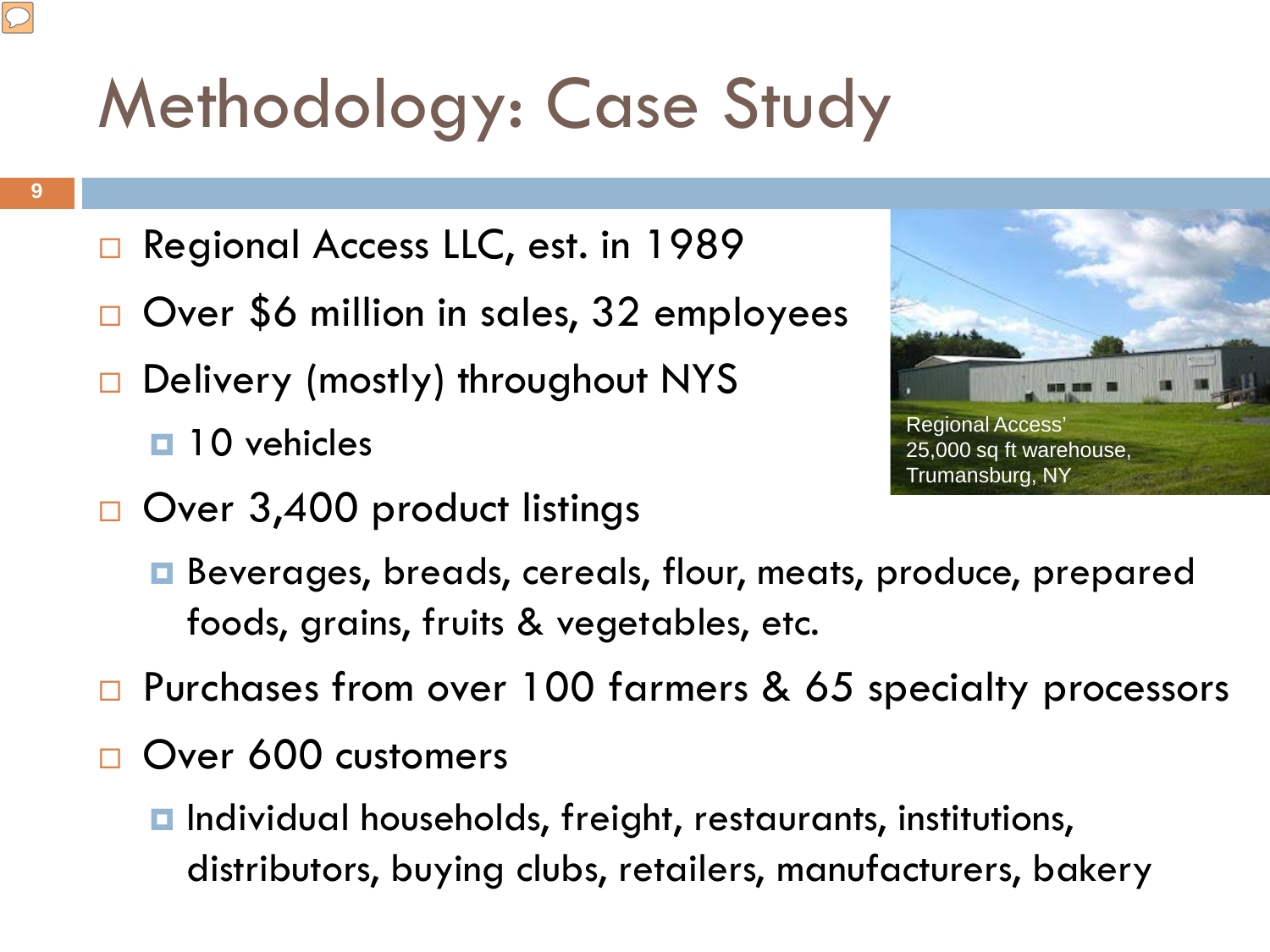

# Regional Access



**Farm / Non Farm Vendor Services:**

- **Aggregation**
- **Freight**
- **Warehousing**
- **Marketing**

#### **Customer Services:**

- **Home delivery**
- **Retail, Wholesale, Institutional delivery**
- **Backhauling**

#### **Community Outreach:**

- **Food donations**
- **Foundation - Great Local Foods Network**
	- **community event, special projects (i.e., 'Bake mobile')**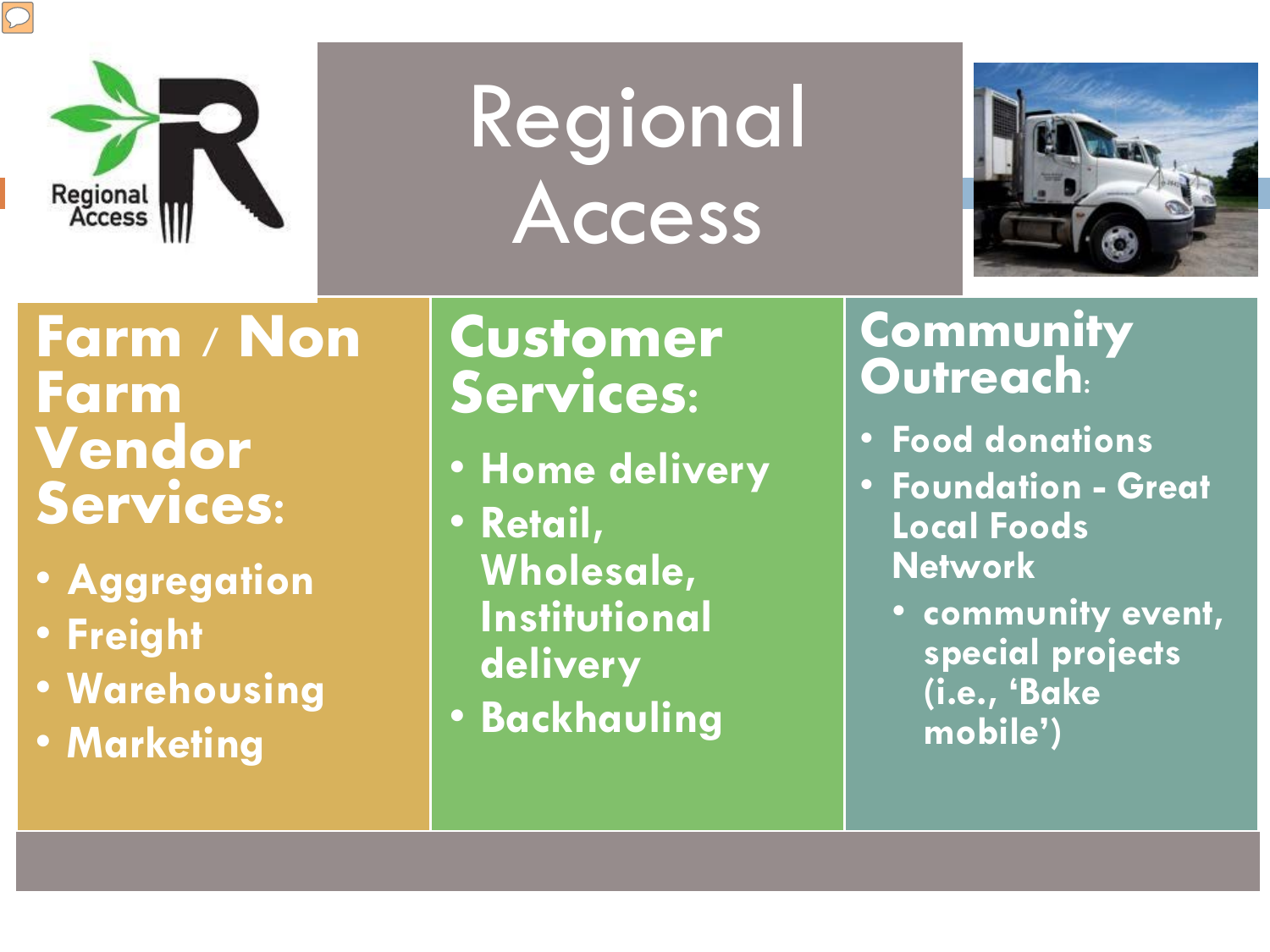#### RA Expenditure Profile

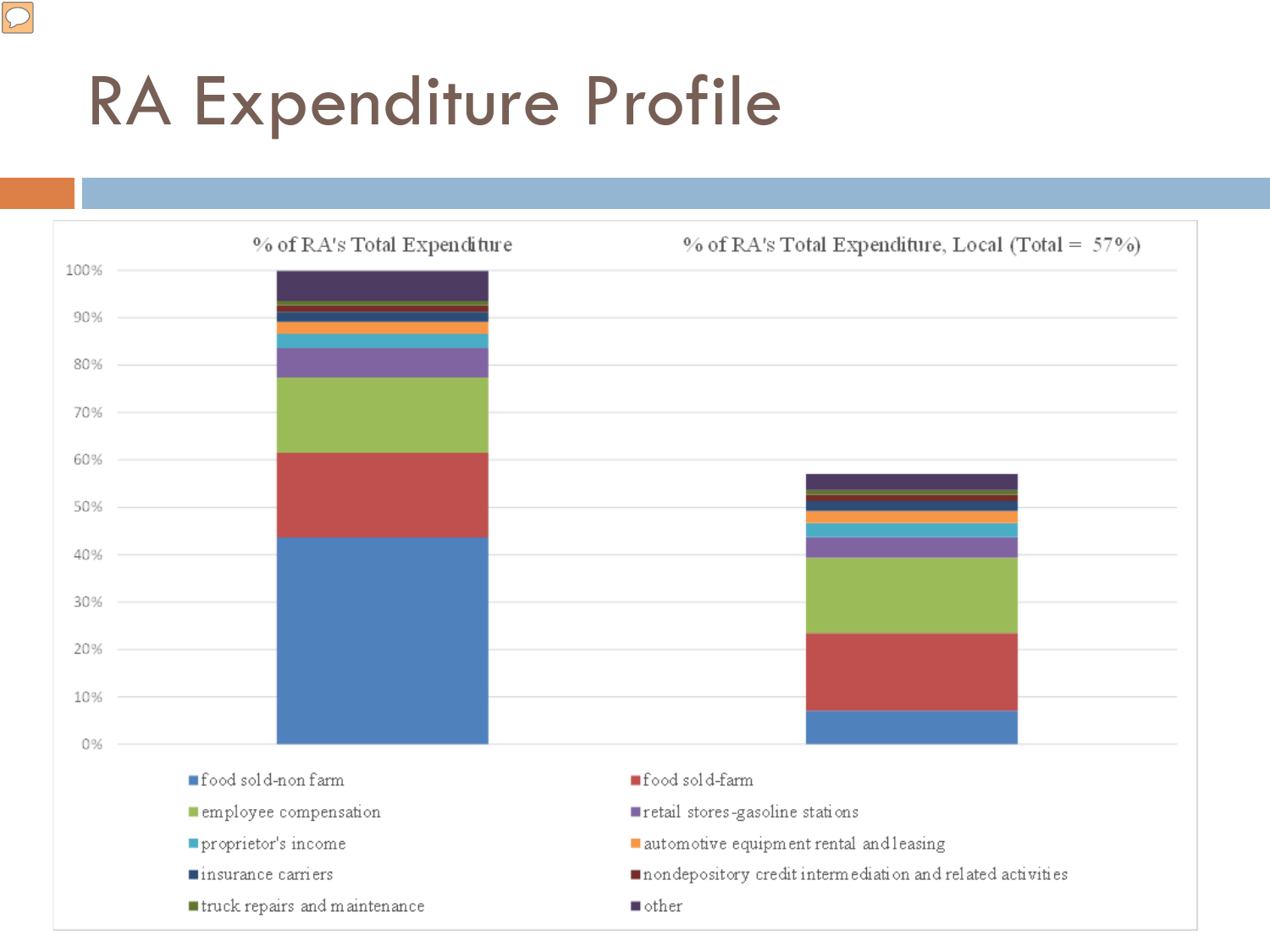#### RA Expenditure Profile

![](_page_11_Figure_1.jpeg)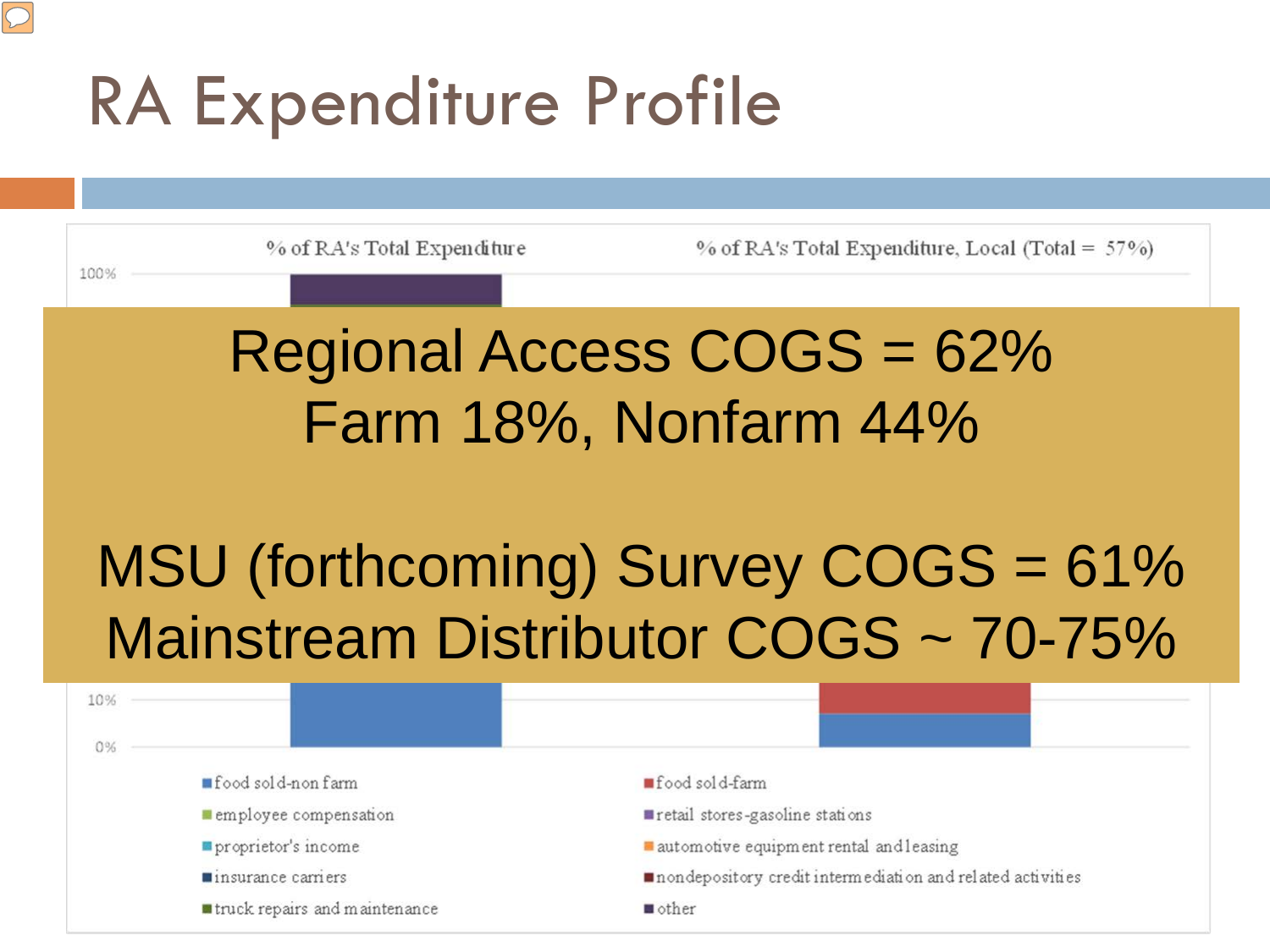#### RA Expenditure Profile

![](_page_12_Figure_1.jpeg)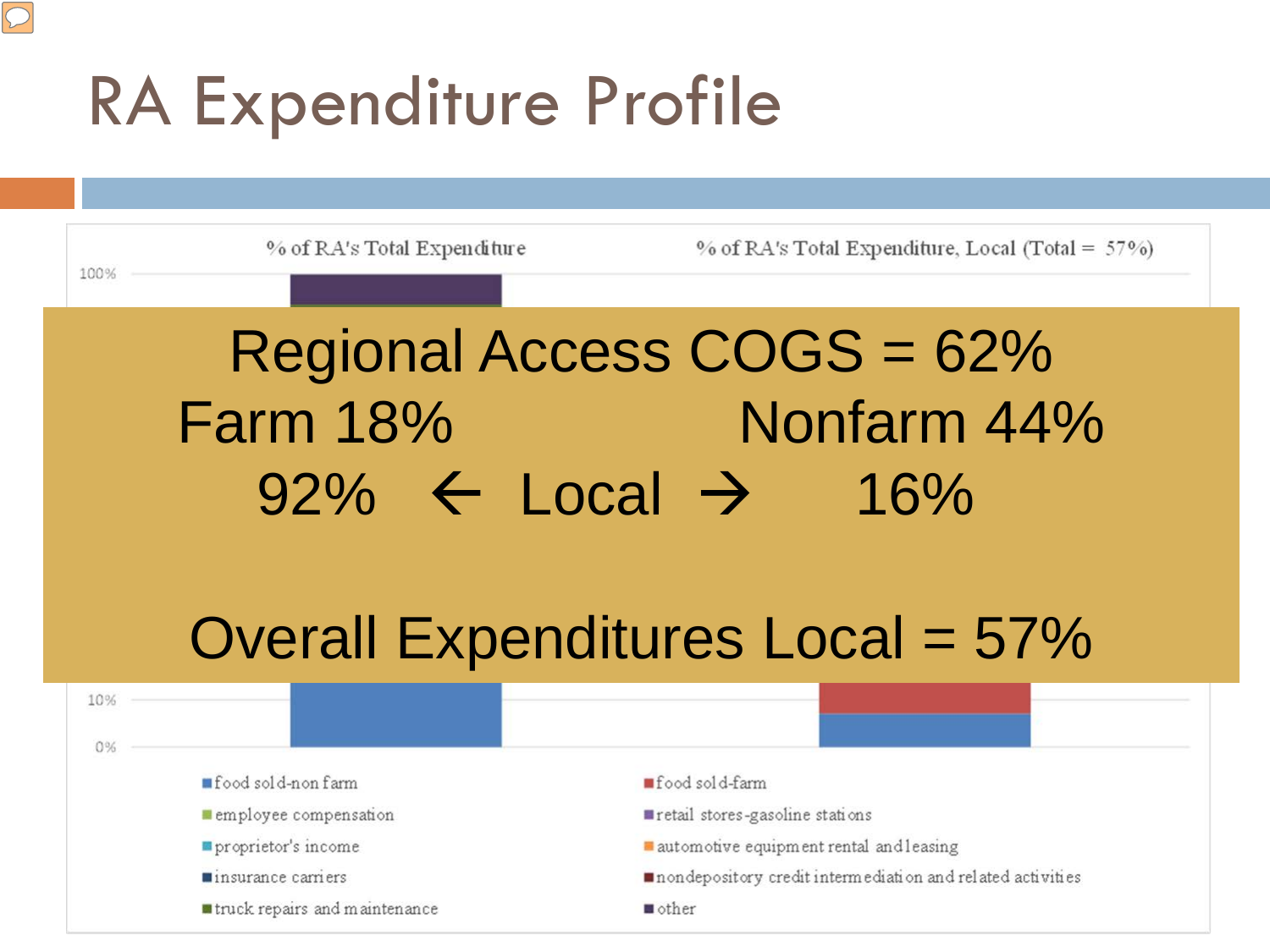### RA Expenditure Profile - Local

![](_page_13_Figure_1.jpeg)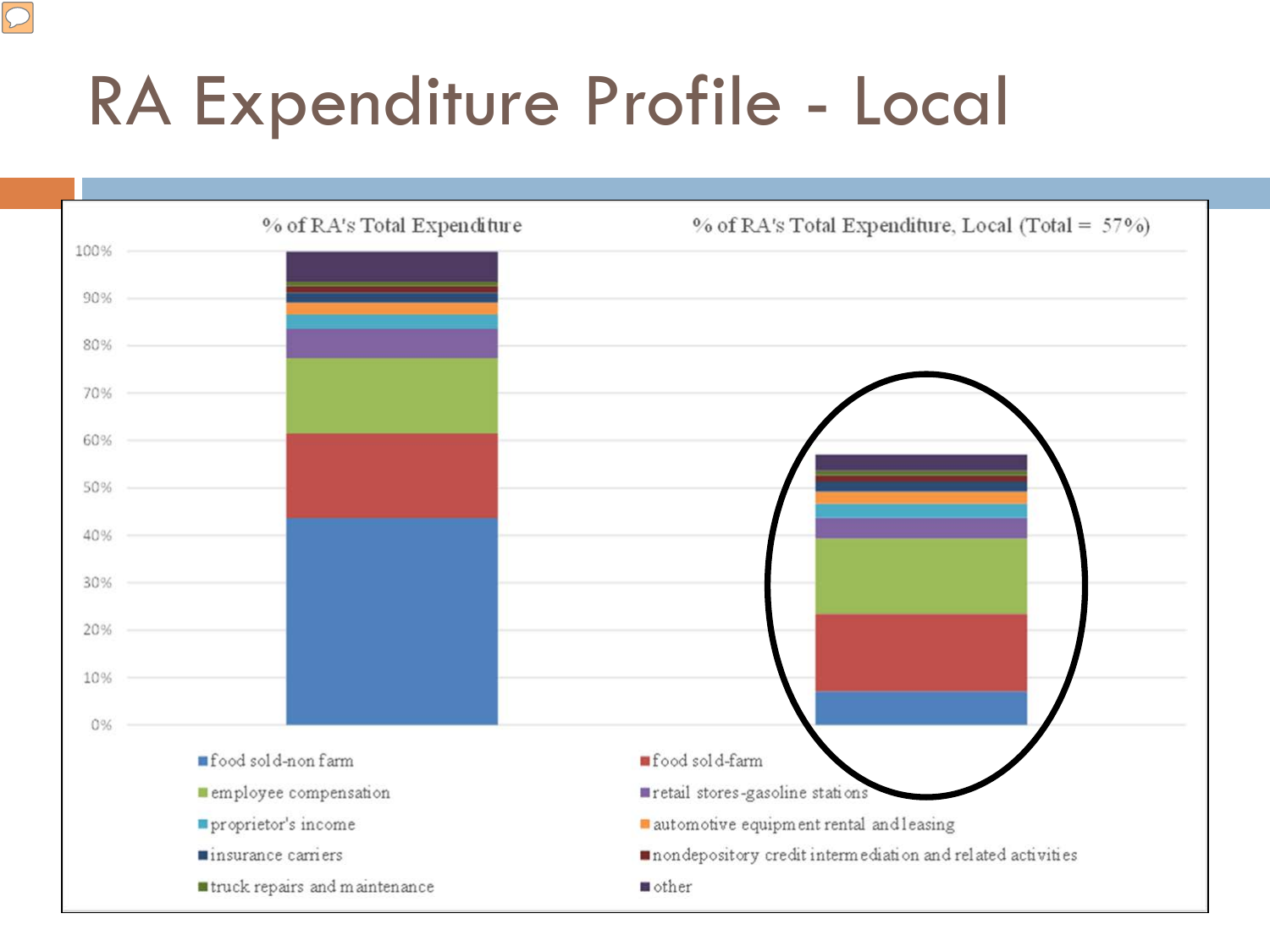### RA Expenditure Profile - Local

![](_page_14_Figure_1.jpeg)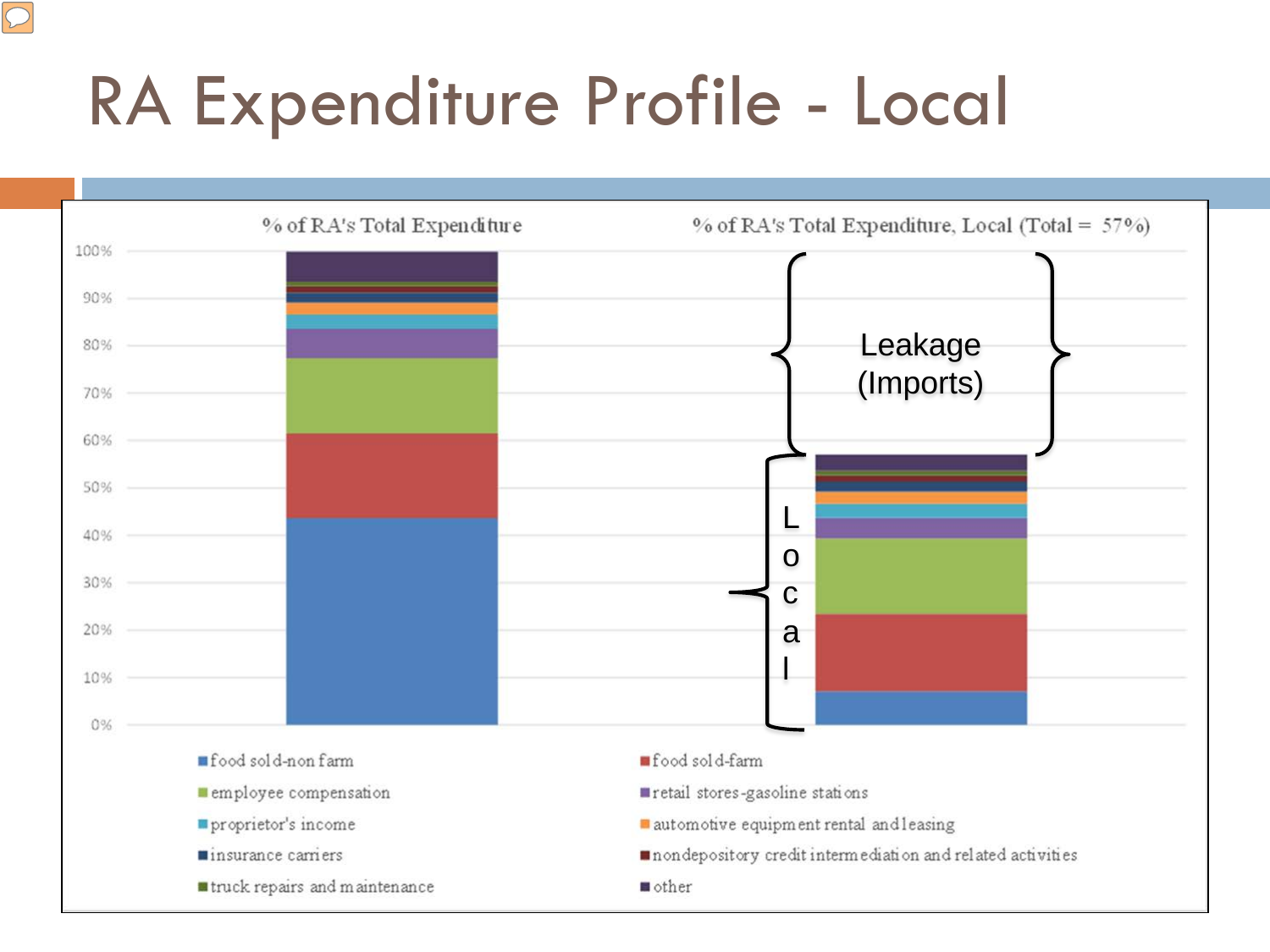### Estimating Local Impacts

 $\boxed{\bigcirc}$ 

![](_page_15_Figure_1.jpeg)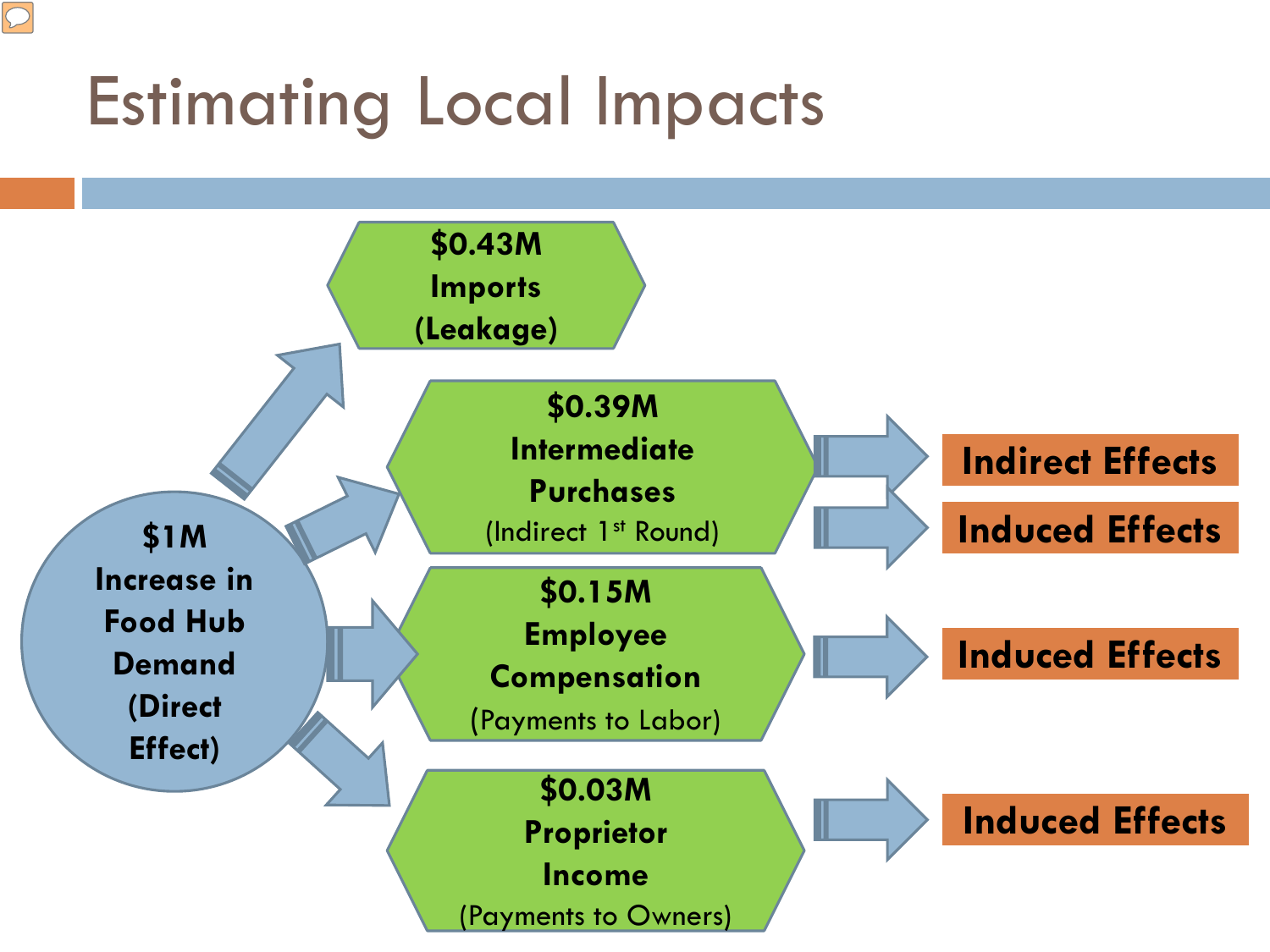#### Results Model 1

**Implicit Output Multiplier**

 $\Box$  1.75

**For each dollar of food hub products/services delivered** to final demand, an additional \$0.75 of output is produced in related industries (indirect+induced effects).

|                        | Output (\$M) |                    |
|------------------------|--------------|--------------------|
| <b>Direct Effect</b>   | \$1.00       |                    |
| <b>Indirect Effect</b> | \$0.51       | $1.75/1.00 = 1.75$ |
| Induced Effect         | \$0.24       |                    |
| <b>Total Effect</b>    | \$1.75       |                    |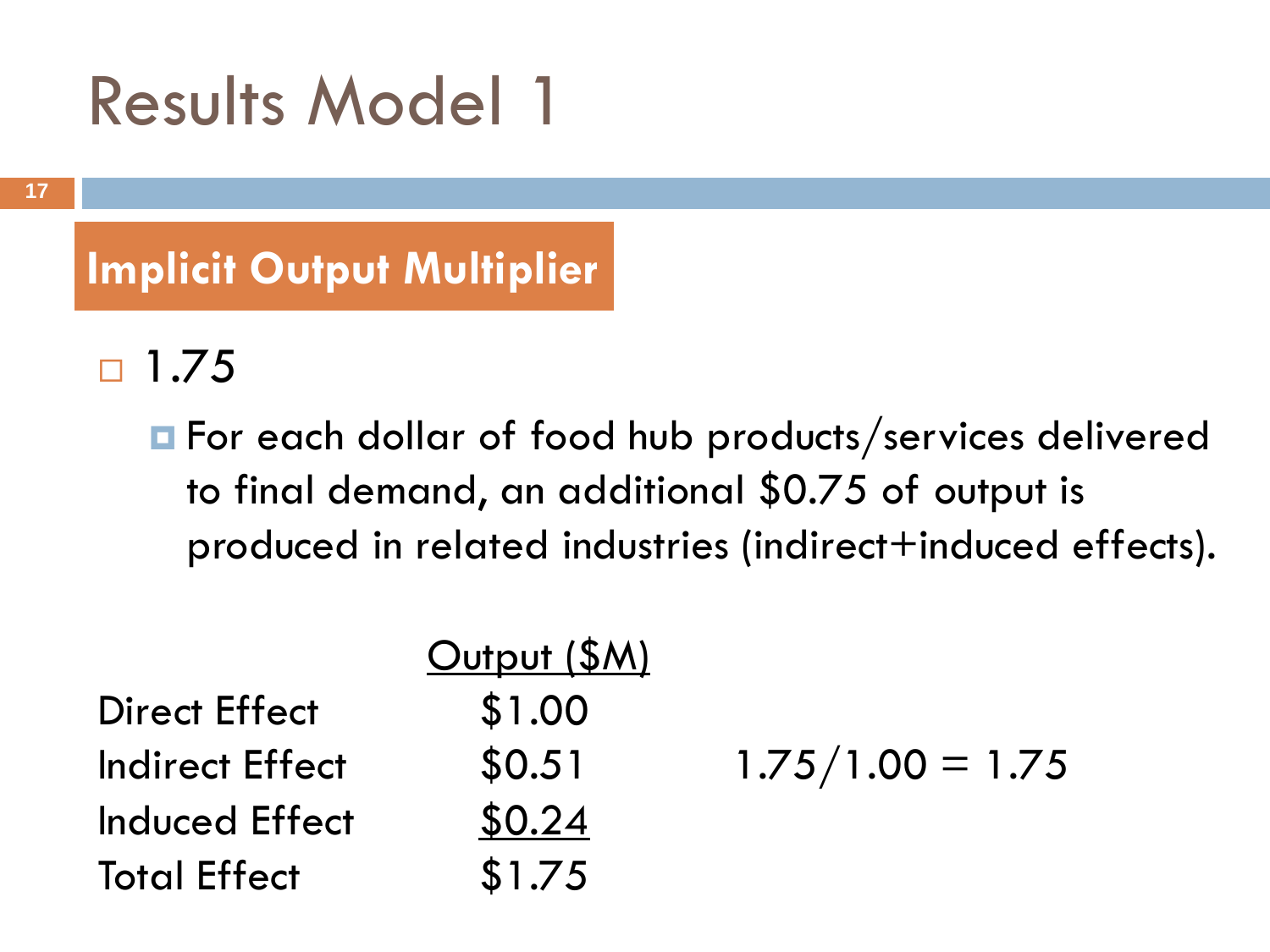![](_page_17_Figure_0.jpeg)

#### $\boxed{\bigcirc}$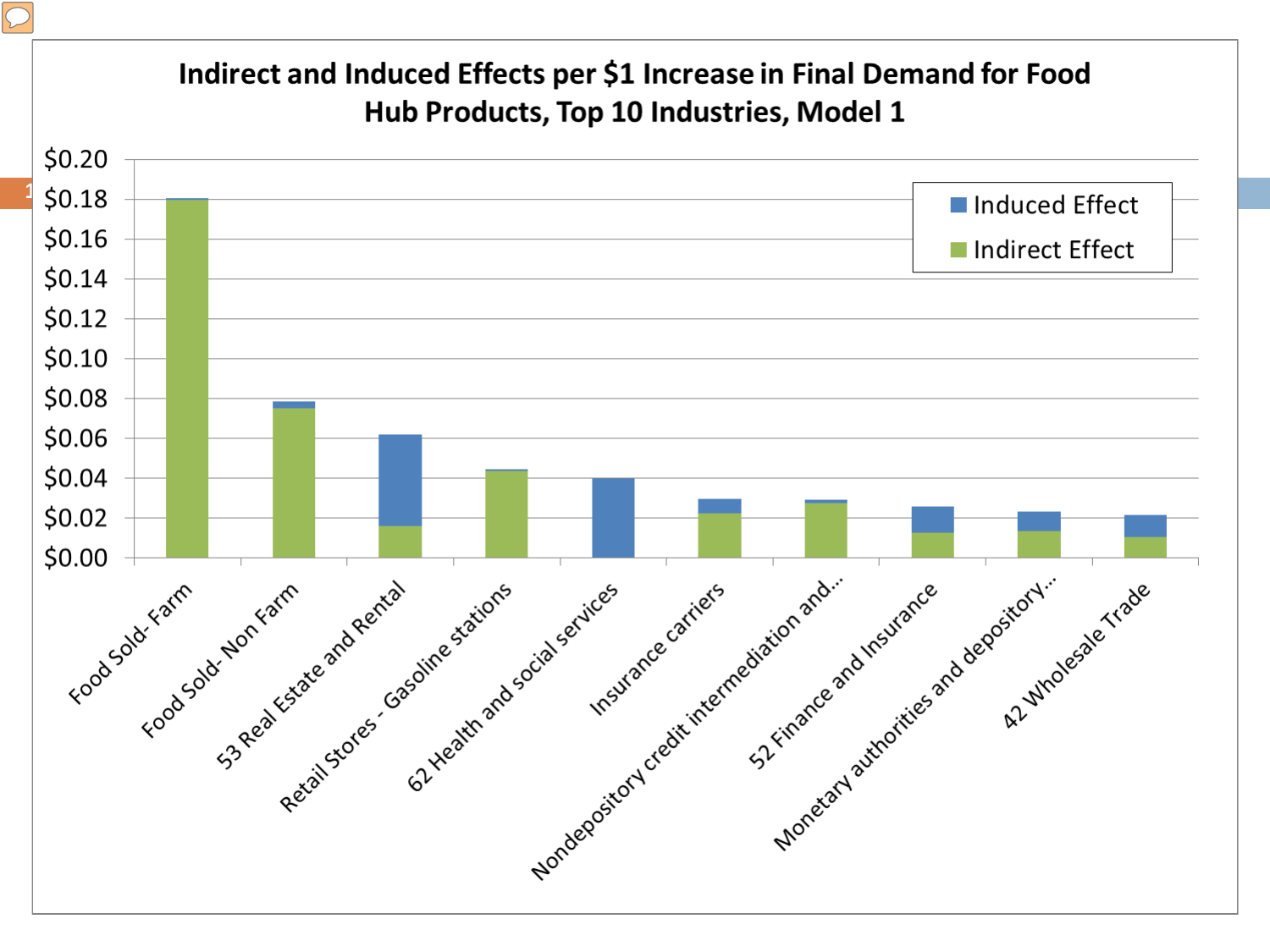#### Results Model 1- Distributional Effects

- □ Industry Sectors with Greatest Indirect Impacts:
	- $\blacksquare$  Food sold farm (35%)
	- $\blacksquare$  Food sold nonfarm (15%)
	- **Retail stores –gasoline stations (9%)**
	- $\blacksquare$  Nondepository credit intermediation (5%)
	- $\blacksquare$  Insurance carriers (4%)
- Industry Sectors with Greatest **Induced** Impacts:
	- **Real estate and rental (19%)**
	- $\blacksquare$  Health and social services (16%)
	- **Retail trade (8%)**
	- $\Box$  Meals and entertainment (7%)
	- $\blacksquare$  Finance and insurance (5%)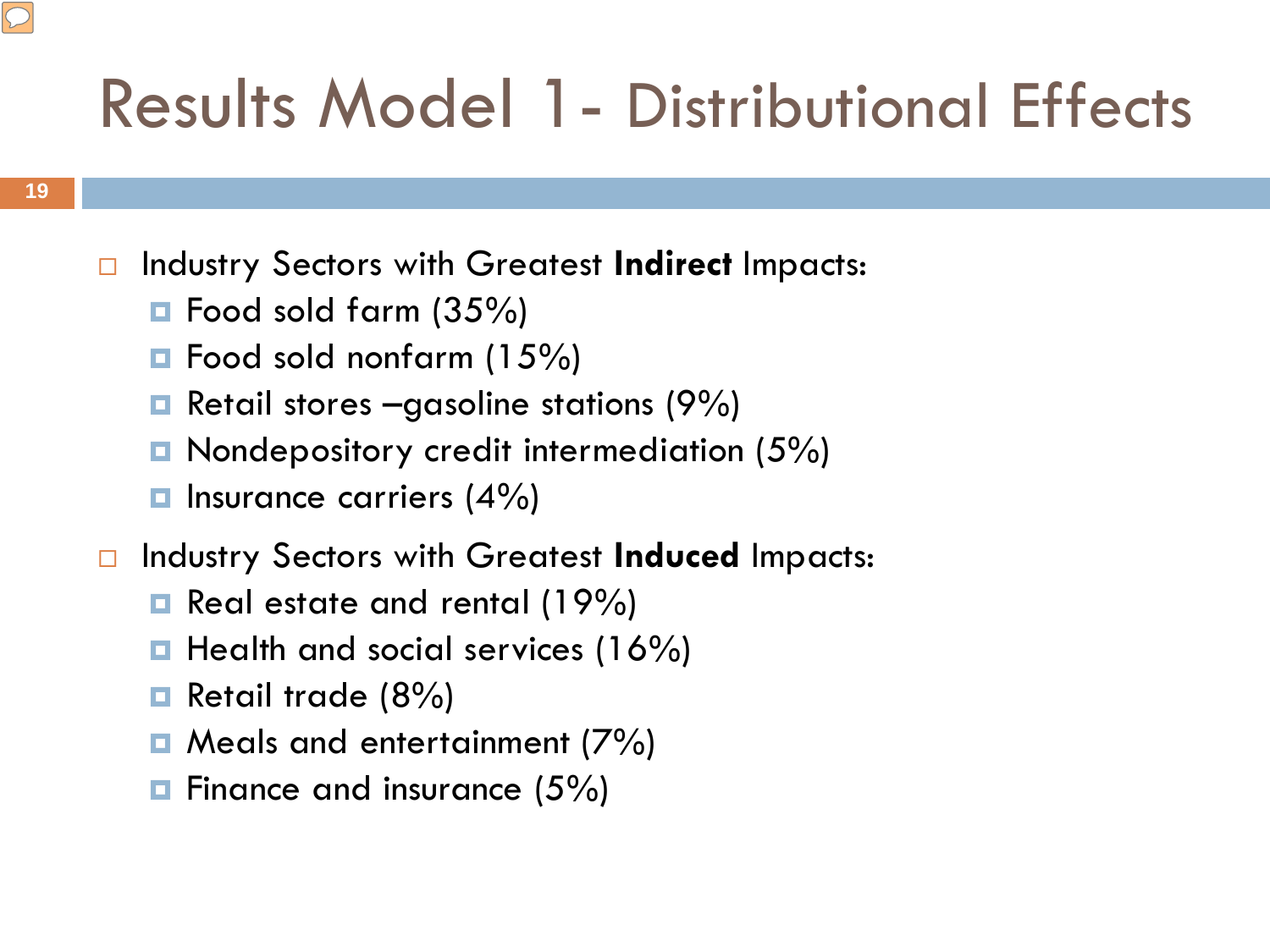### Model 2: Farm Interviews

- 30 interviews with RA's farmer vendors out of a population of 86 located in NYS (35% response rate).
	- **P** Provided information on 2011 annual expenditures by item category and the proportion of each expenditure purchased within NYS.
- □ Commodity (by primary sales):
	- Meat/Livestock (37%), Fruit and Vegetable (30%), and Value Added Products (including cheese, butter, yogurt, honey, maple syrup, wine and juice) (33%).
- Operation Size (\$):
	- Small (50%), Medium (20%) Large (10%), Very Large (10%)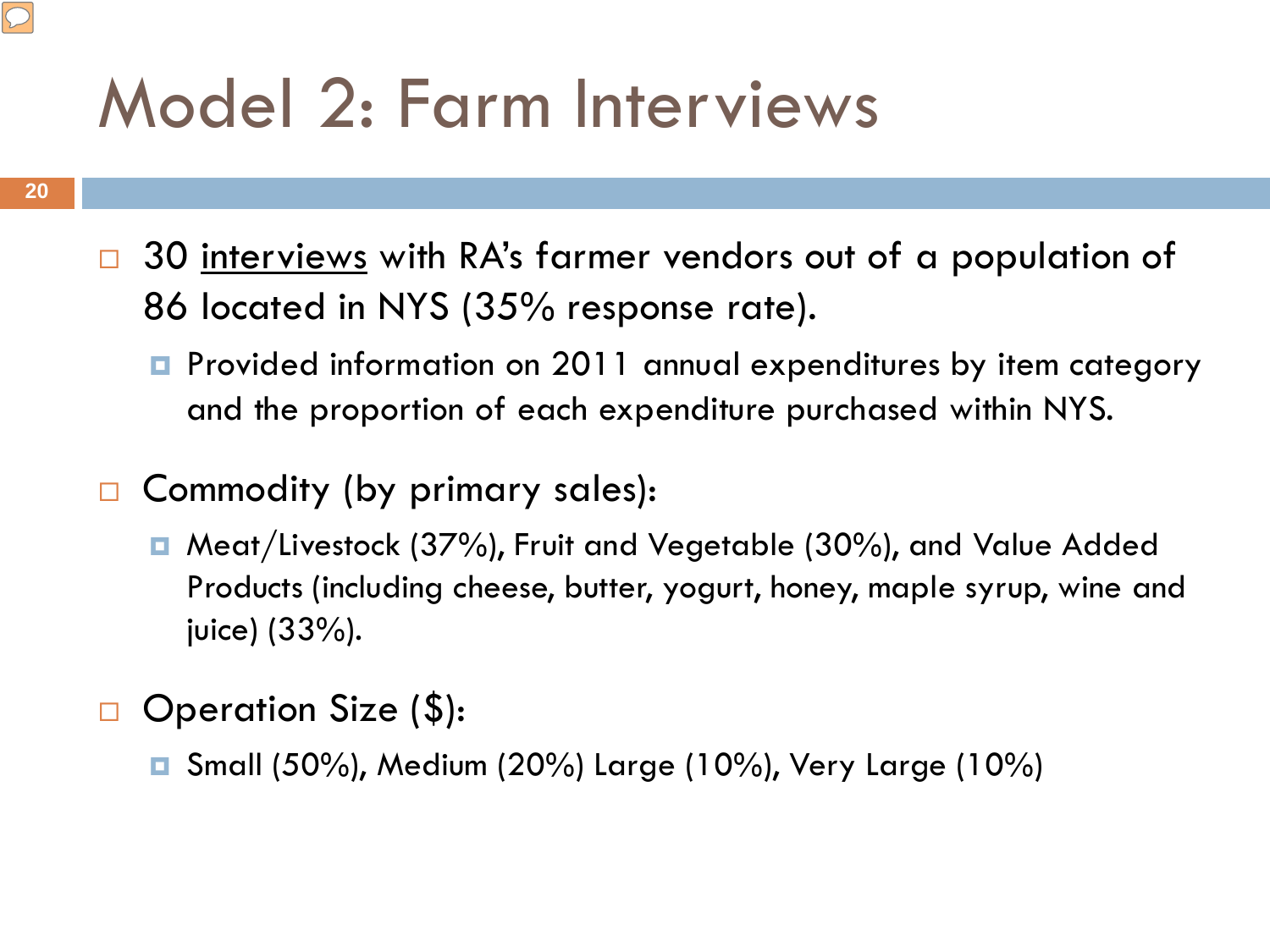|                                         |                                        | $\%$ of total | $\%$ of total     |
|-----------------------------------------|----------------------------------------|---------------|-------------------|
|                                         | Item                                   | expenditure   | expenditure local |
| Model 2:                                | Ag commodities from other farms        | 16.3%         | 14.6%             |
|                                         | Ag services                            | 9.6%          | 8.8%              |
| <b>Food Hub</b>                         | <b>Utilities</b>                       | $4.4\%$       | 4.4%              |
|                                         | Repair and maintence of farm buildings | $2.6\%$       | 2.6%              |
|                                         | On farm processing                     | 9.4%          | $3.8\%$           |
| Farm                                    | Off farm processing                    | $1.5\%$       | $1.1\%$           |
|                                         | Wholesalers                            | $6.1\%$       | $3.2\%$           |
|                                         | Tractor/machinery repair               | $3.0\%$       | 2.8%              |
|                                         | Expenditure Iractor/machinery repair   | $4.1\%$       | $3.3\%$           |
|                                         | Transportation                         | $4.3\%$       | $3.4\%$           |
| Pattern                                 | Warehousing -rented                    | $0.2\%$       | $0.2\%$           |
|                                         | <b>Information services</b>            | $0.7\%$       | $0.7\%$           |
|                                         | Insurance                              | $1.6\%$       | $1.6\%$           |
|                                         | Rented/leased land                     | $1.3\%$       | $1.3\%$           |
|                                         | Rented equipment                       | $0.3\%$       | $0.3\%$           |
|                                         | Professional services                  | $0.4\%$       | $0.4\%$           |
|                                         | Veterinary services                    | $0.3\%$       | $0.3\%$           |
|                                         | Waste disposal                         | $0.2\%$       | $0.2\%$           |
|                                         | Education/training programs            | $0.2\%$       | $0.2\%$           |
|                                         | <b>Taxes</b>                           | $5.9\%$       | $5.9\%$           |
|                                         | Labor (not contracted)                 | 26.3%         | 26.3%             |
|                                         | Other                                  | $1.3\%$       | 0.8%              |
| 86.3%<br><b>Total Local Expenditure</b> |                                        |               |                   |

 $\boxed{\bigcirc}$ 

**Total Local Expenditure** 

Source: 2012 primary data collection by the authors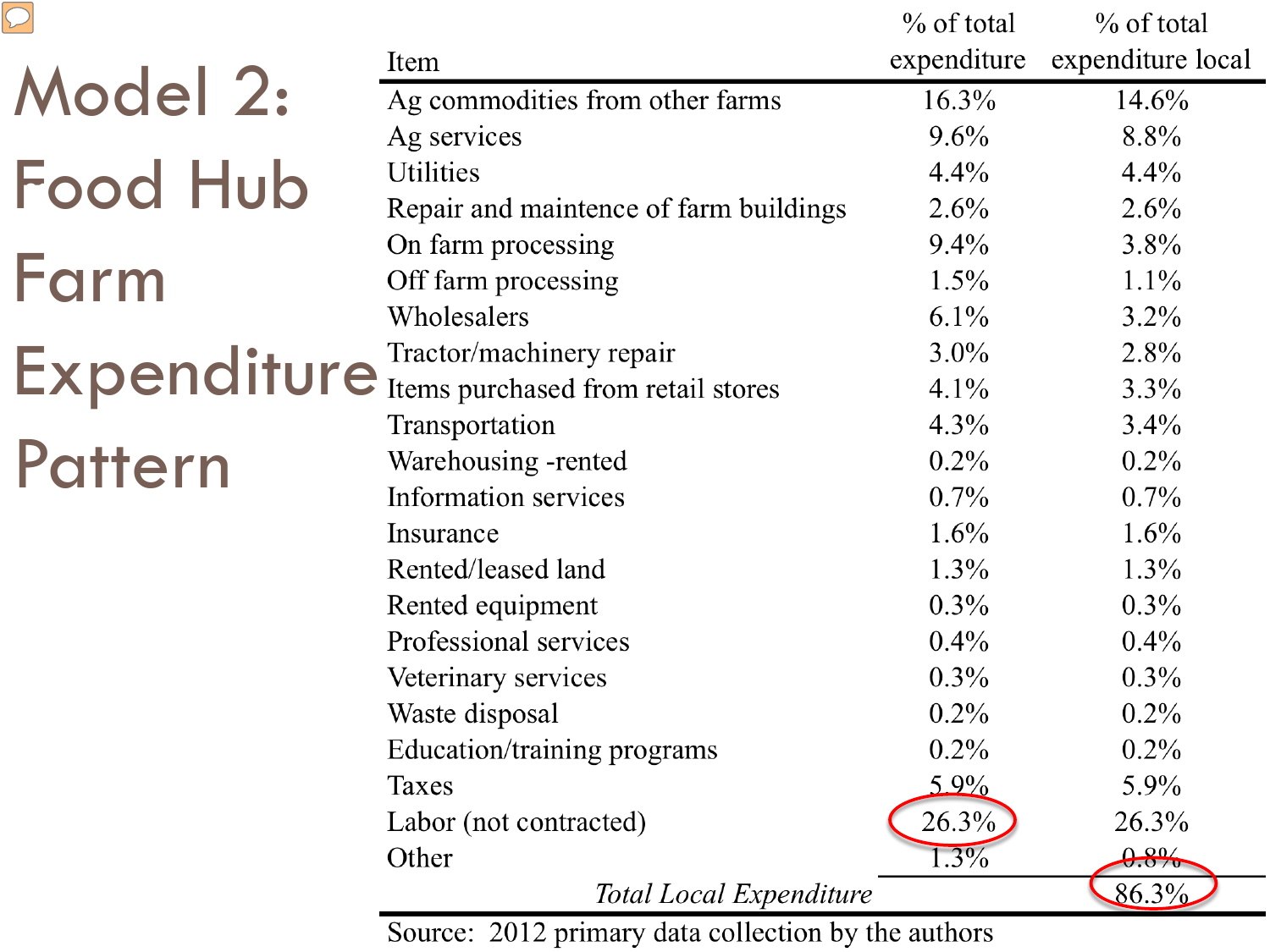|--|

#### Model 2: Food Hub Farm **22**

**Expenditure** 

Pattern

|                                        | $\%$ of total | $\%$ of total     |
|----------------------------------------|---------------|-------------------|
| Item                                   | expenditure   | expenditure local |
| Ag commodities from other farms        | $16.3\%$      | $14.6\%$          |
| Ag services                            | $9.6\%$       | $8.8\%$           |
| <b>Utilities</b>                       | $4.4\%$       | $4.4\%$           |
| Repair and maintence of farm buildings | $2.6\%$       | $2.6\%$           |
| On farm processing                     | $9.4\%$       | $3.8\%$           |
| Off farm processing                    | $1.5\%$       | $1.1\%$           |

IMPLAN Farm Sector: 15% Expenses on Labor 70% Local (NYS)

| Iwnivu vyuipinvin           | $\mathbf{v} \cdot \mathbf{v} \neq \mathbf{v}$ | $\overline{v}$ . $\overline{v}$ / $\overline{v}$ |
|-----------------------------|-----------------------------------------------|--------------------------------------------------|
| Professional services       | $0.4\%$                                       | $0.4\%$                                          |
| Veterinary services         | $0.3\%$                                       | $0.3\%$                                          |
| Waste disposal              | $0.2\%$                                       | $0.2\%$                                          |
| Education/training programs | $0.2\%$                                       | $0.2\%$                                          |
| Taxes                       | $5.9\%$                                       | $5.9\%$                                          |
| Labor (not contracted)      | 26.3%                                         | 26.3%                                            |
| Other                       | $1.3\%$                                       | $0.8\%$                                          |
| Total Local Expenditure     |                                               | 86.3%                                            |

Source: 2012 primary data collection by the authors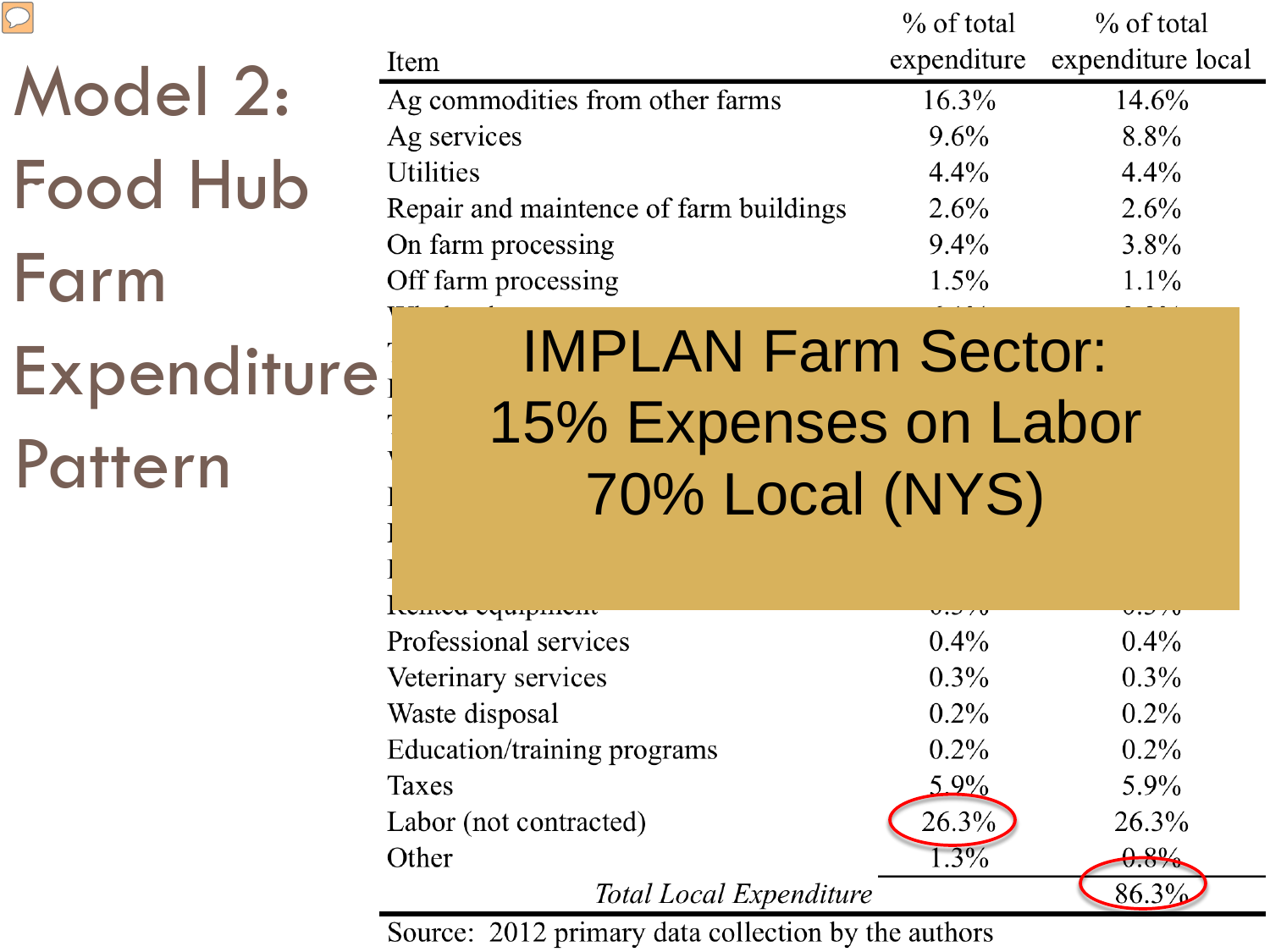#### Results Model 2

**Implicit Output Multiplier**

 $\Box$  1.82 (recall multiplier for model 1 = 1.75) **For each dollar of food hub products/services delivered** to final demand, an additional \$0.82 of output is produced in related industries (indirect+induced effects).

|                        | Output (\$M) |                    |
|------------------------|--------------|--------------------|
| <b>Direct Effect</b>   | \$1.00       |                    |
| <b>Indirect Effect</b> | \$0.56       | $1.82/1.00 = 1.82$ |
| Induced Effect         | \$0.26       |                    |
| <b>Total Effect</b>    | \$1.82       |                    |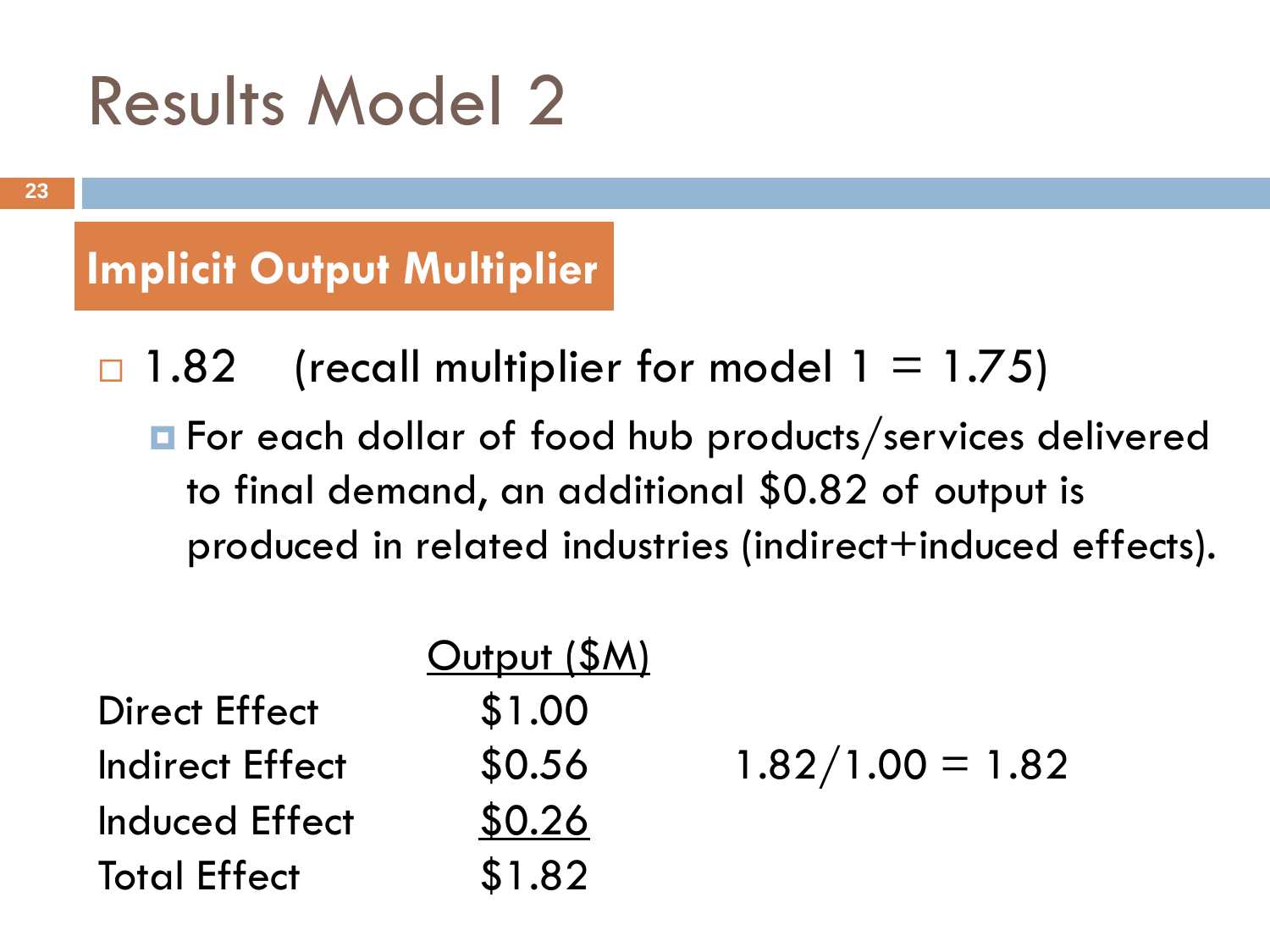![](_page_23_Figure_0.jpeg)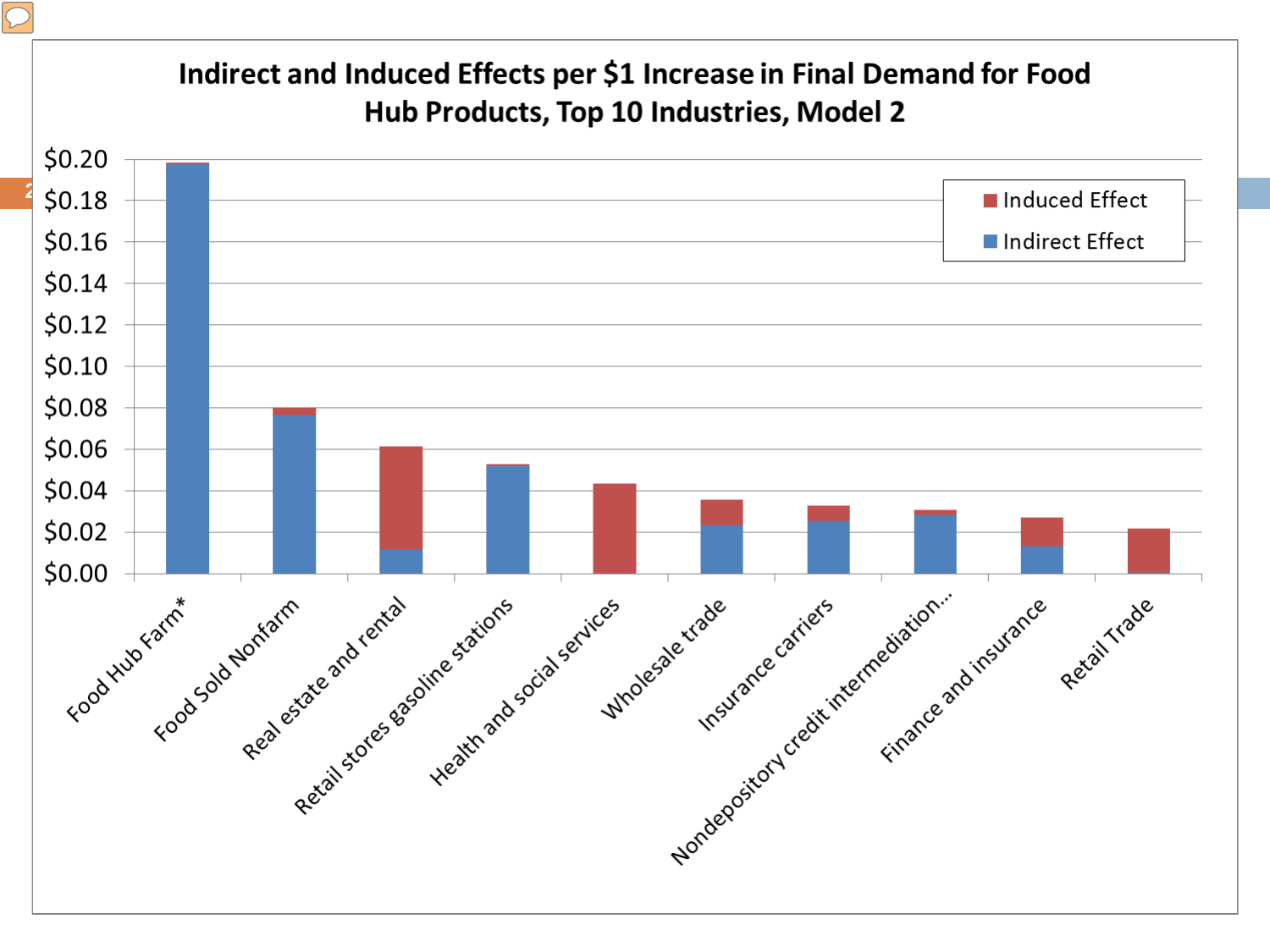#### Results Model 2- Distributional Effects

- Industry Sectors with Greatest **Indirect** Impacts:
	- $\blacksquare$  Total farm sectors (food hub farm and other farm) (36%)
	- $\blacksquare$  Food sold nonfarm (14%)
	- **Retail stores gasoline stations (9%)**
	- **n** Nondepository credit intermediation (5%)
	- $\blacksquare$  Insurance carriers (4%)
- Industry Sectors with Greatest **Induced** Impacts:
	- **□** Real estate and rental (19%)
	- $\blacksquare$  Health and social services (16%)
	- **Retail trade (8%)**
	- $\Box$  Meals and entertainment (7%)
	- $\blacksquare$  Finance and insurance (5%)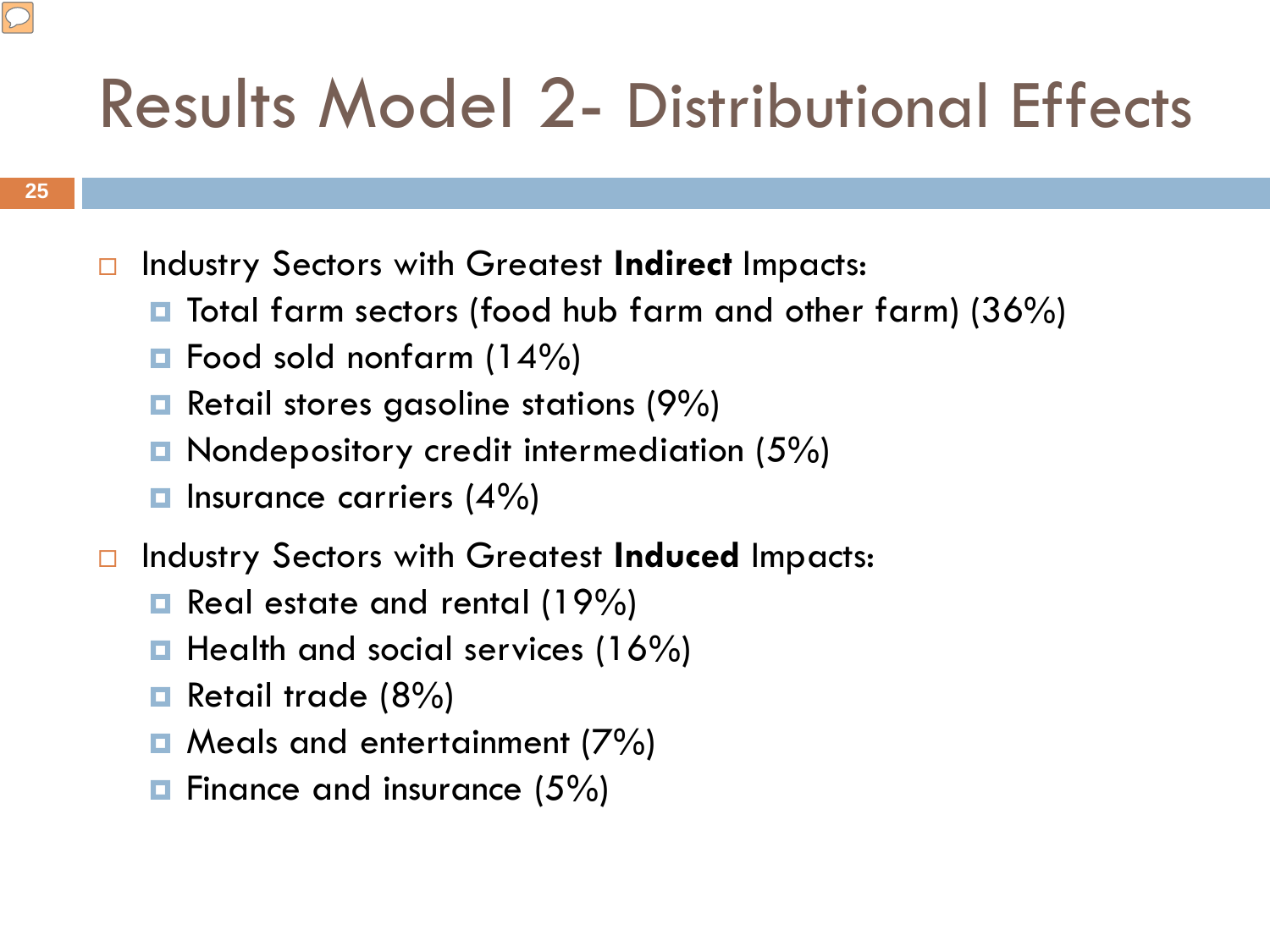### Comparison of Distributional Impacts from Models 1 & 2

#### **INDIRECT AND INDUCED IMPACTS**

| <b>Selected INDUSTRY SECTORS</b>   | <b>MODEL 1</b> | <b>MODEL 2</b> |
|------------------------------------|----------------|----------------|
| TOTAL FARM (FARM + FOOD HUB FARM)  | \$180,274      | \$198,294      |
| <b>FOOD SOLD NONFARM</b>           | \$78,398       | \$80,241       |
| <b>WHOLESALE TRADE</b>             | \$21,749       | \$35,604       |
| SUPPORT ACTIVITIES FOR AGRICULTURE | \$3,264        | \$8,540        |

| <b>VALUE ADDED COMPONENT</b> | <b>MODEL 1</b> | <b>MODEL 2</b> |
|------------------------------|----------------|----------------|
| <b>EMPLOYEE COMPENSATION</b> | \$198,991      | \$246,620      |
| <b>PROPRIETOR INCOME</b>     | \$57,593       | \$48,088       |

 $\boxed{\bigcirc}$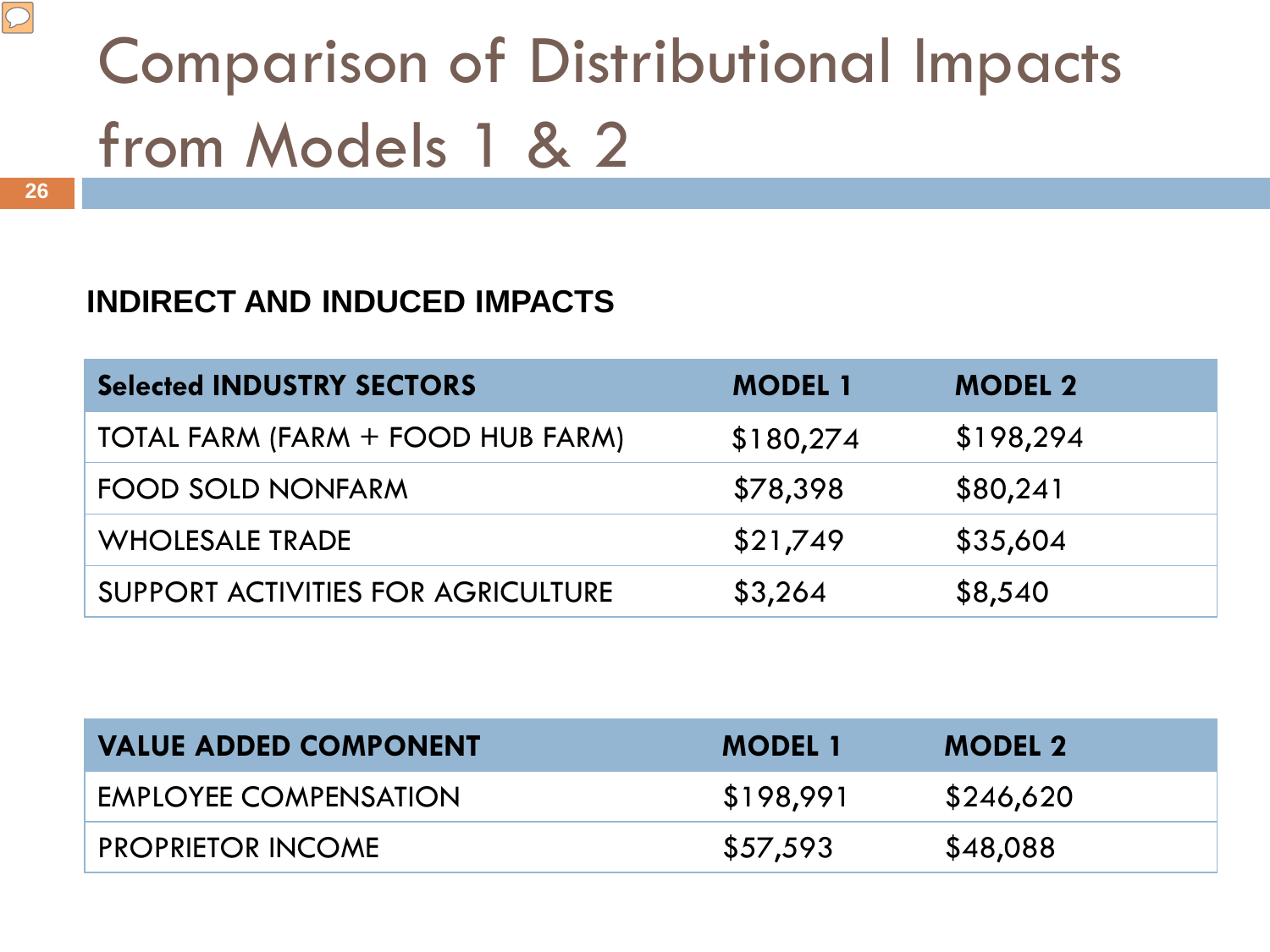### Demand Expansion (RO2)

- **27**
- □ Need to understand the extent to which Regional Access is:
	- **E** Creating new or increased demand for local farm products versus diverting sales from one market to another – e.g., farm now sells product to RA rather than at a farmers' market
	- Diverting market share from another local business (i.e., another distributor) – this is the opportunity cost and must be subtracted from total output impact
	- **□** Scalability of the food hub sector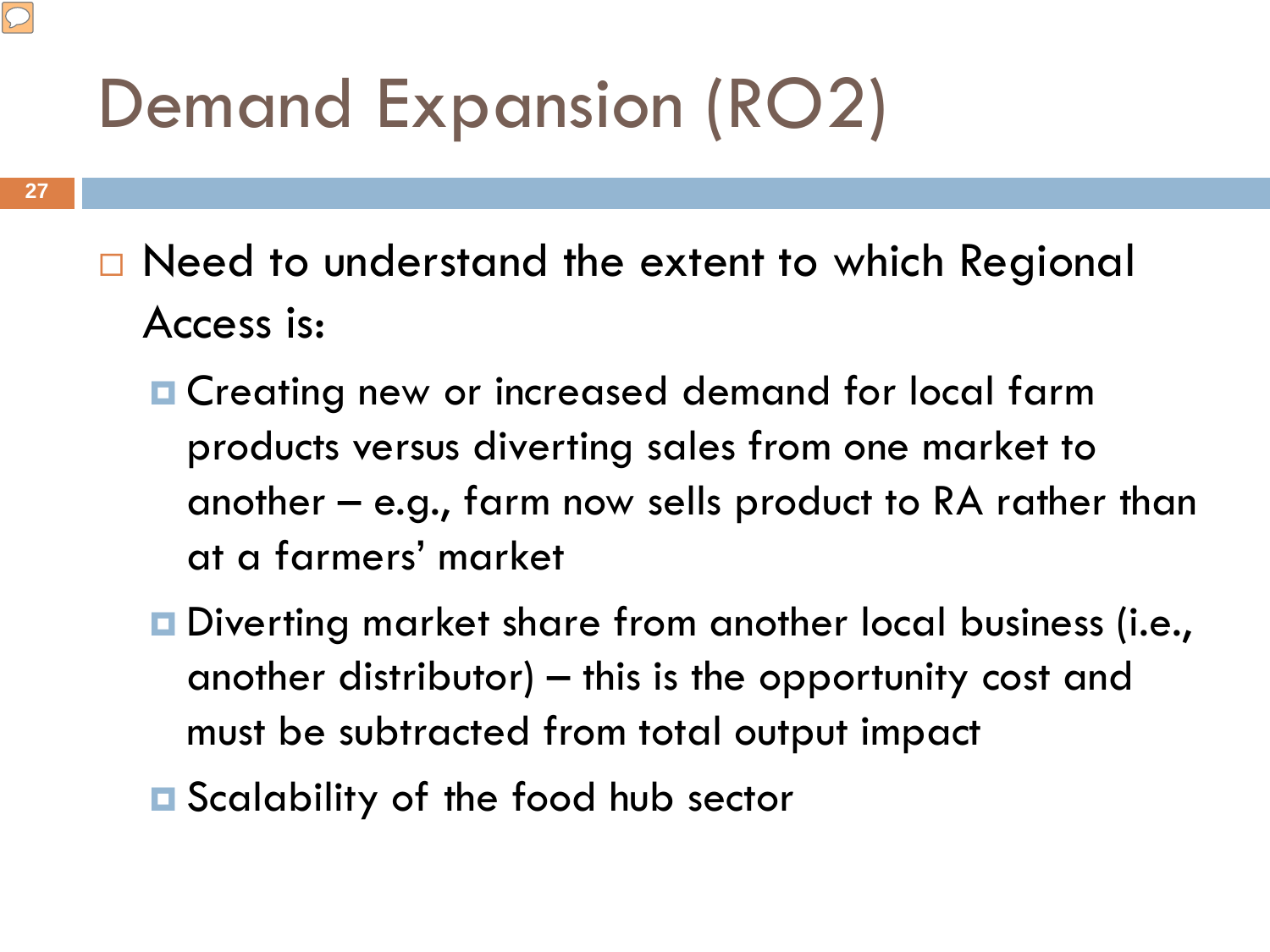#### Farm interview responses

Has your relationship with Regional Access enabled your business to expand?

**28**

#### □ "Increased market access"

- **15% increase in sales in 2011, projecting a 25%** increase in 2012
- $\Box$  Increased storage access, which supported more winter/year-round sales
- □ "Expanded customer reach"
- □ "Enabled sales in NYC"
- □ "Steady, but not increasing"
- "If it weren't for Regional, we wouldn't be here"
- □ "Dependable customer demand has allowed farm to expand with less trepidation"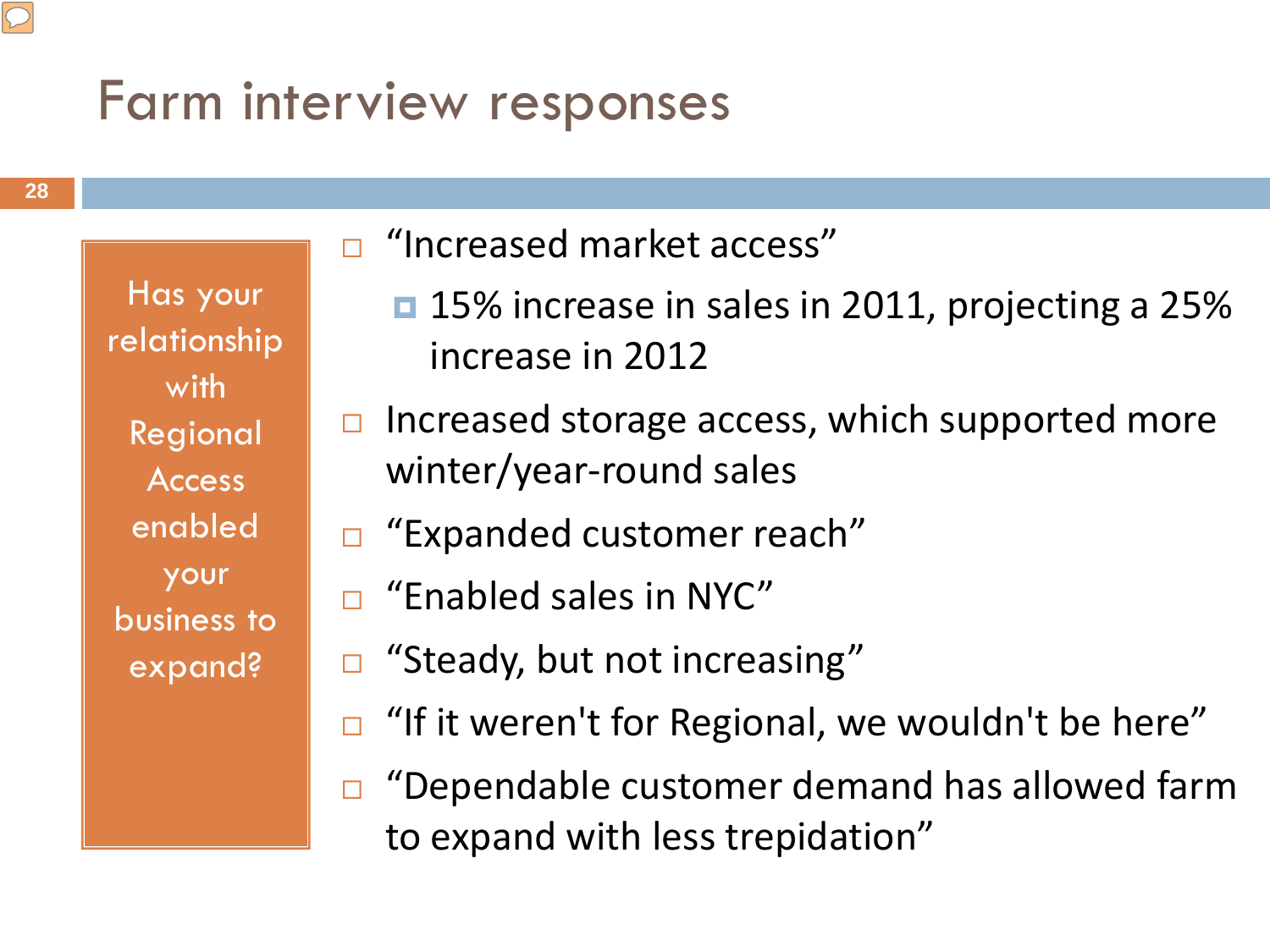### Regional Access facilitated sales as a proportion of total farm sales

![](_page_28_Figure_1.jpeg)

**29**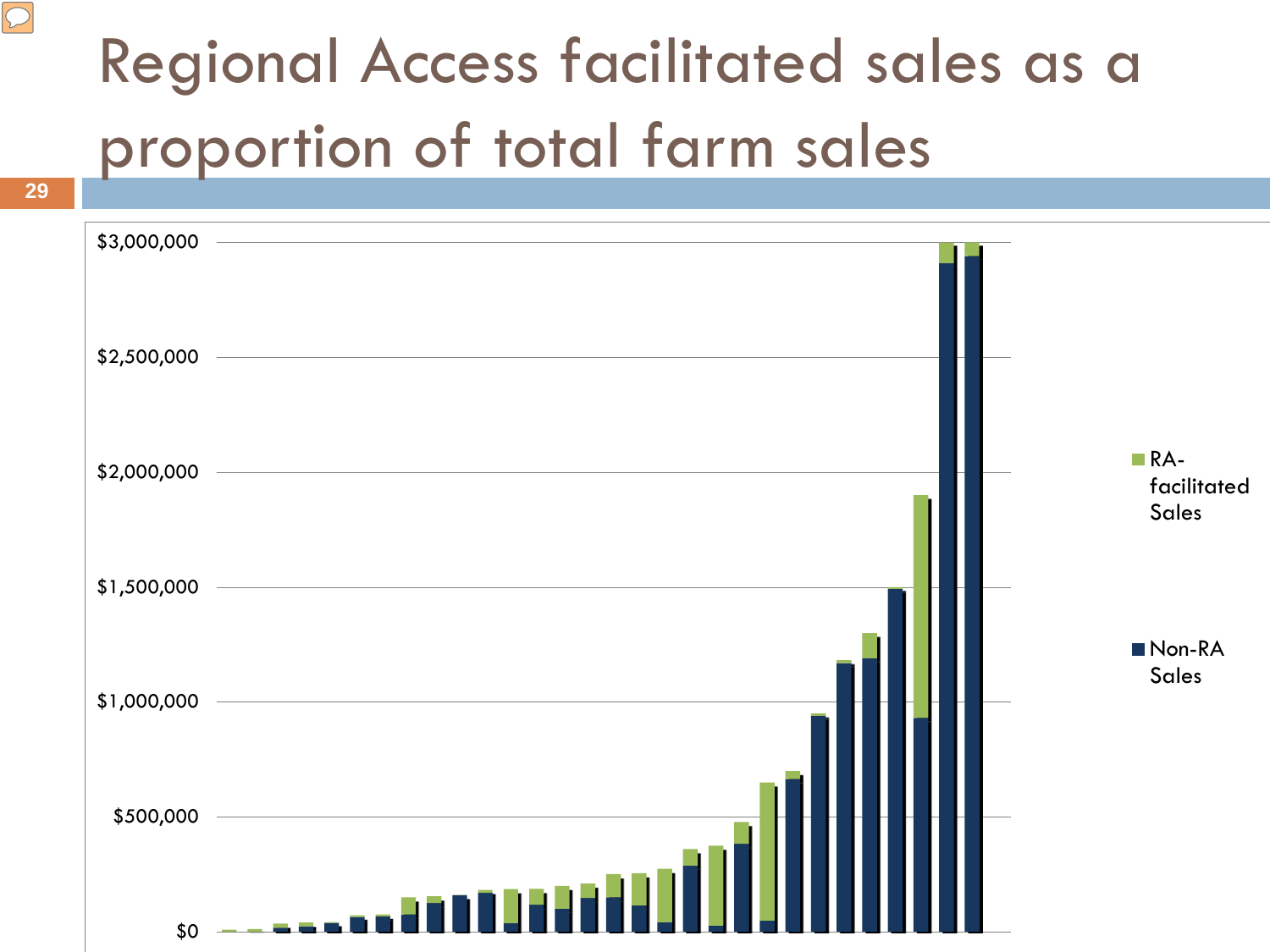### Regional Access facilitated sales as a proportion of total farm sales

![](_page_29_Figure_1.jpeg)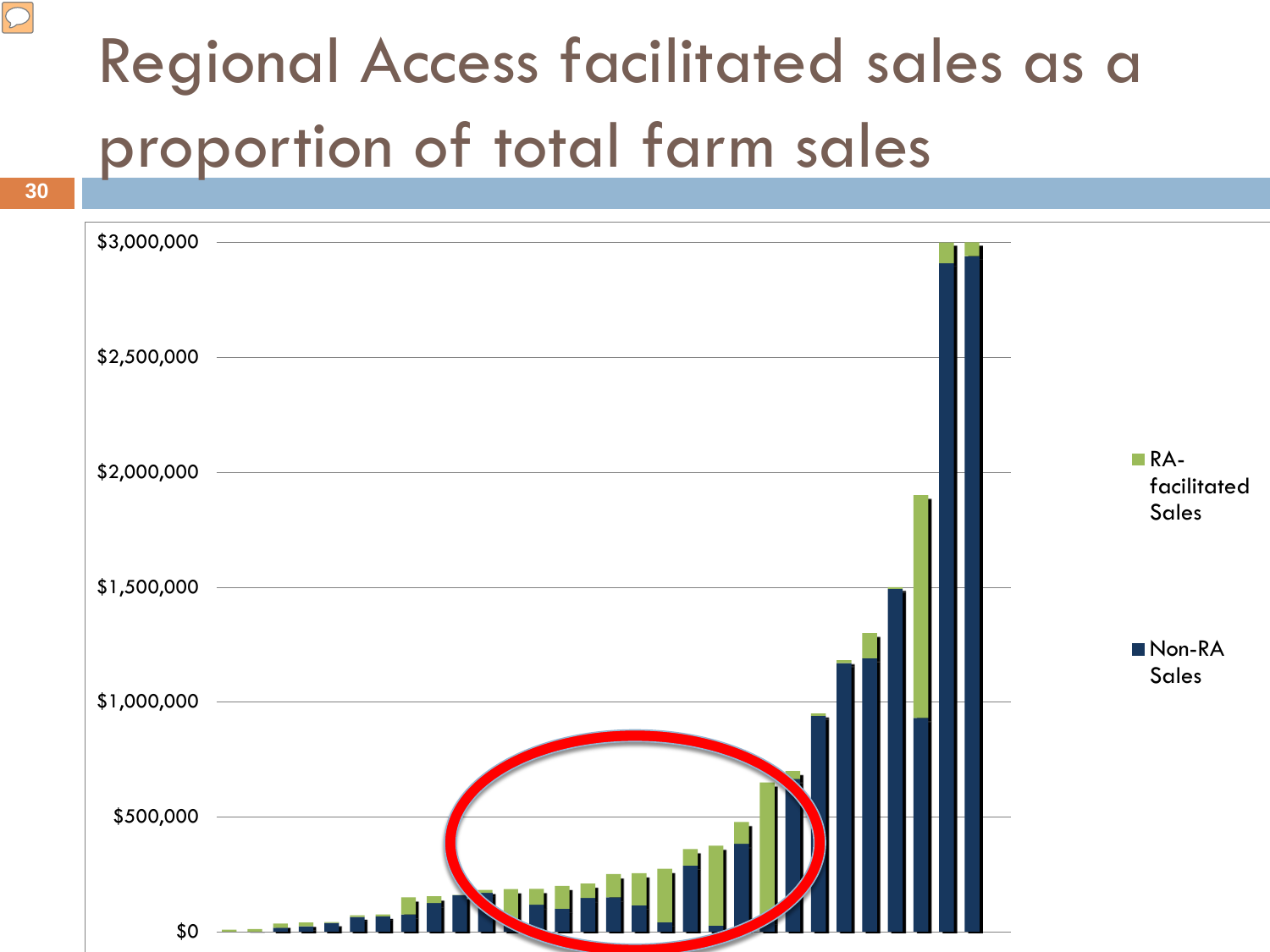#### Regional Access facilitated sales by product sector (as a proportion of total farm sales)

 $\boxed{\bigcirc}$ 

![](_page_30_Figure_1.jpeg)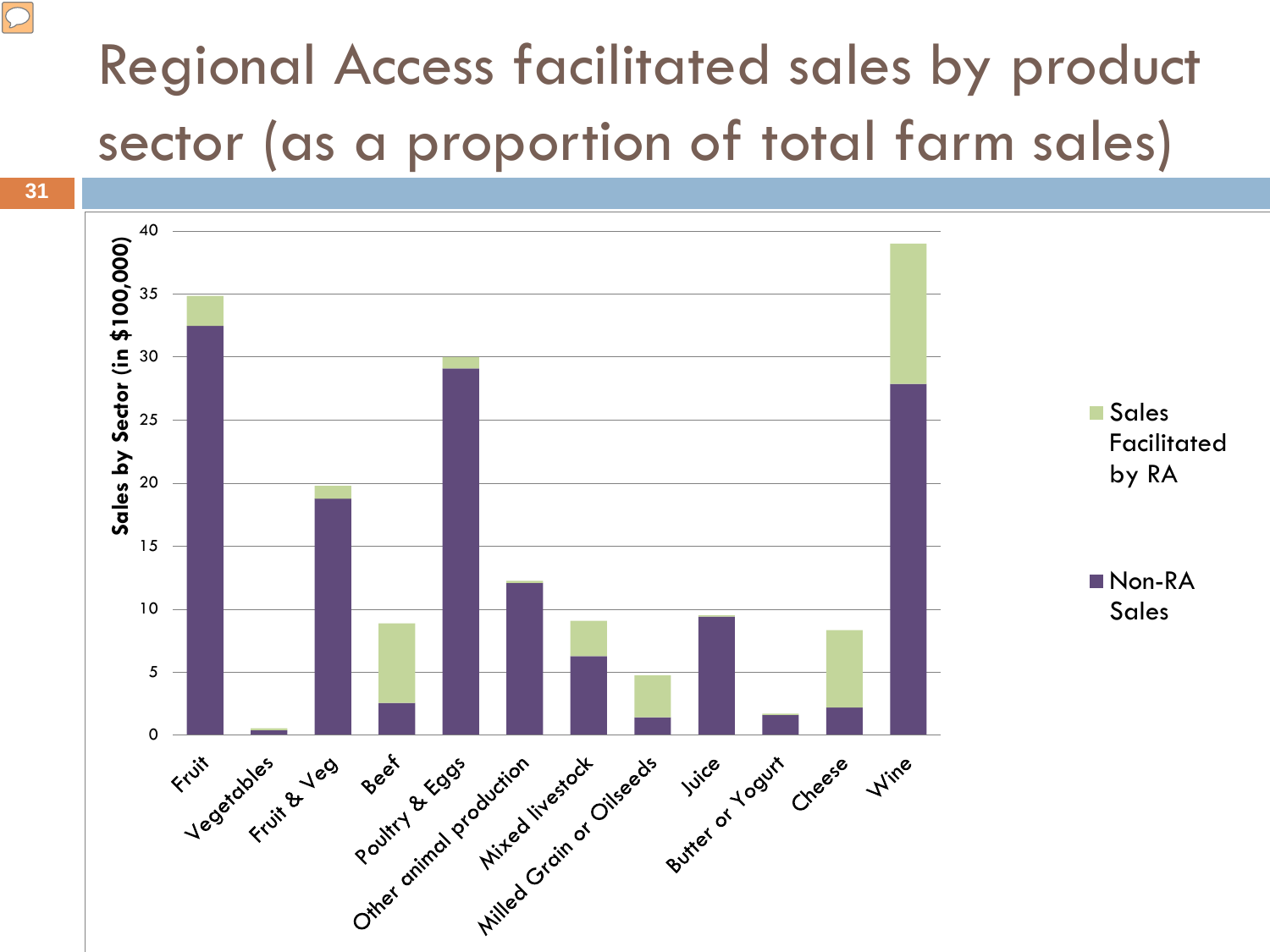### Customer Surveys

- $\Box$  305 surveys/interviews with RA customers (46% response rate) - 80% business customers, 20% households customers.
- □ Business customers:
	- Average sales  $= $5.7$  million (median  $= $515,000$ )
	- Average years in business  $= 13$  (median  $= 8$ )
		- range from new to over 130 years
	- **Average FTE** = 15 (median = 4)
	- **Primary business function:** 
		- Retailer (34%), Restaurant (25%), Wholesaler (11%), Processor (9%), Grocery/meal delivery service (3%), Distributor (2%), other (17%)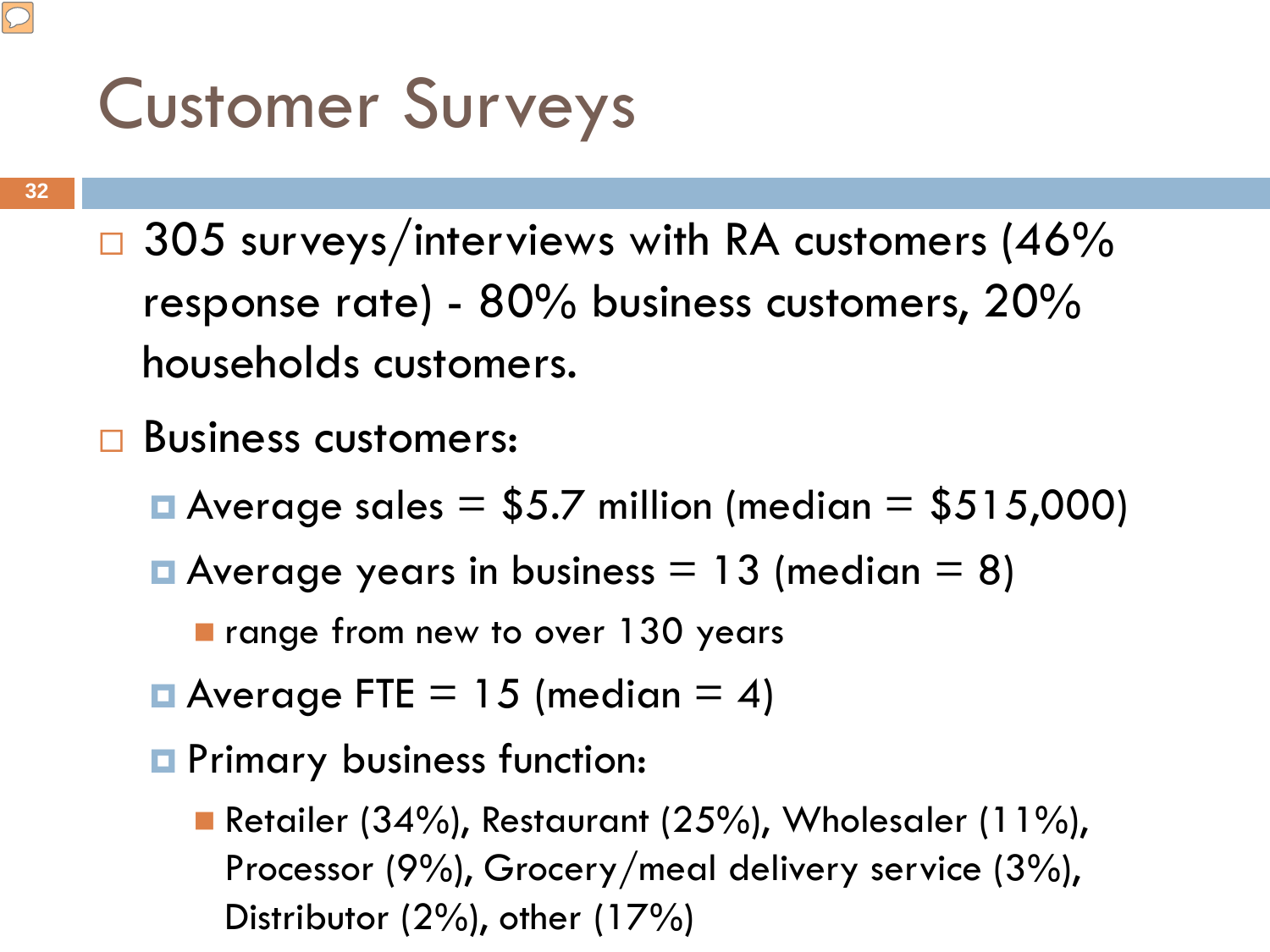#### Consumer responses

- **33**
- $\Box$  79% of business customers (n=166) reported expanding 'local' product sales due to relationship with Regional Access
	- When asked in response: "*By what percent has your business been able to expand its product offerings because of Regional Access?*"
	- $\Box$  Mean = 17% (n=110)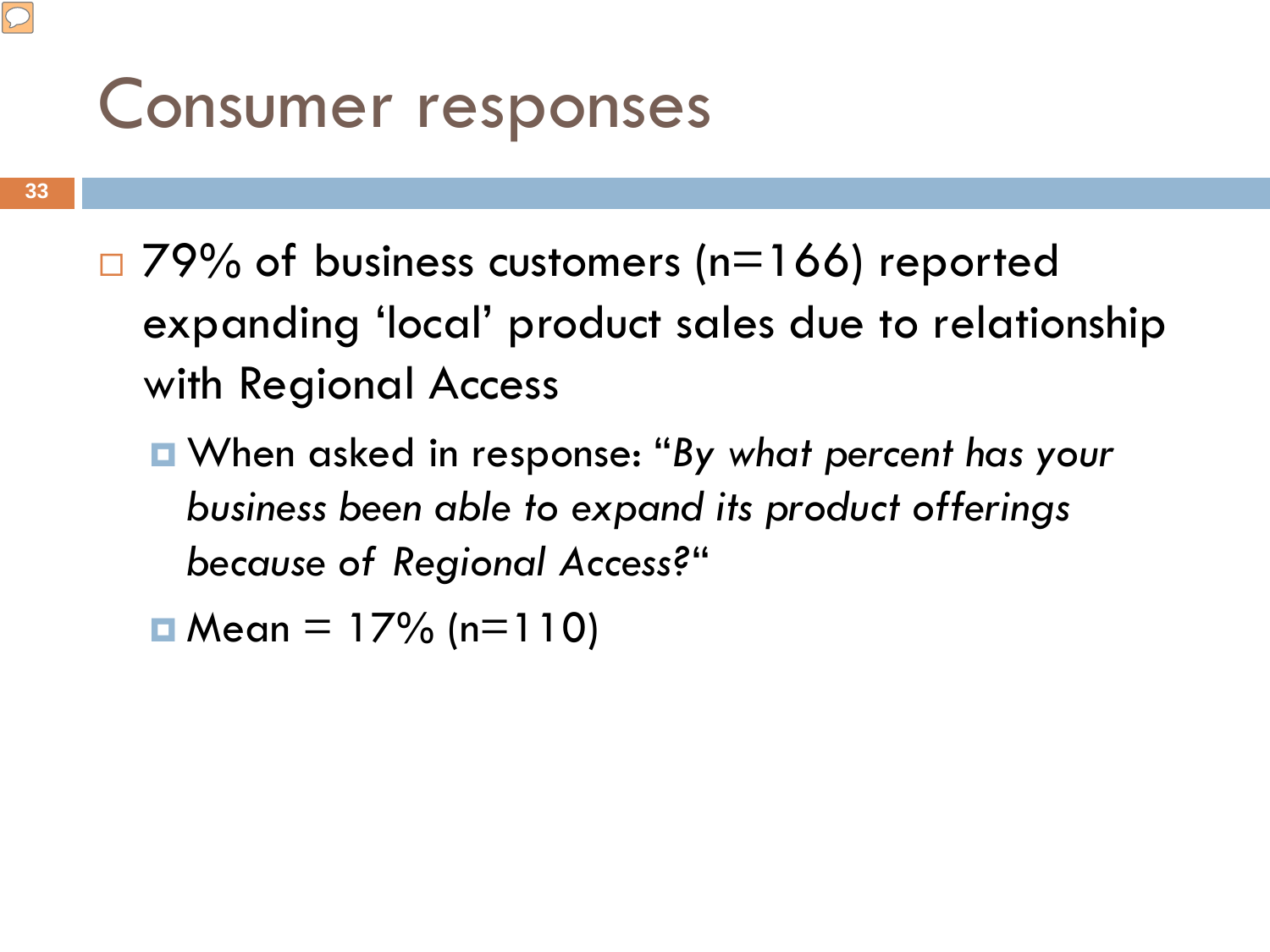#### Customer responses

- **34**
- $\Box$  49% of RA's business customers reported that they purchased less product from other sources due to their relationship with RA
	- ■46% said that they purchased the same amount and 5% said they didn't know ( $n=164$ )
	- **Of those who reported they purchased less product** from other sources, the average reduction in other purchases was 23% (n=69).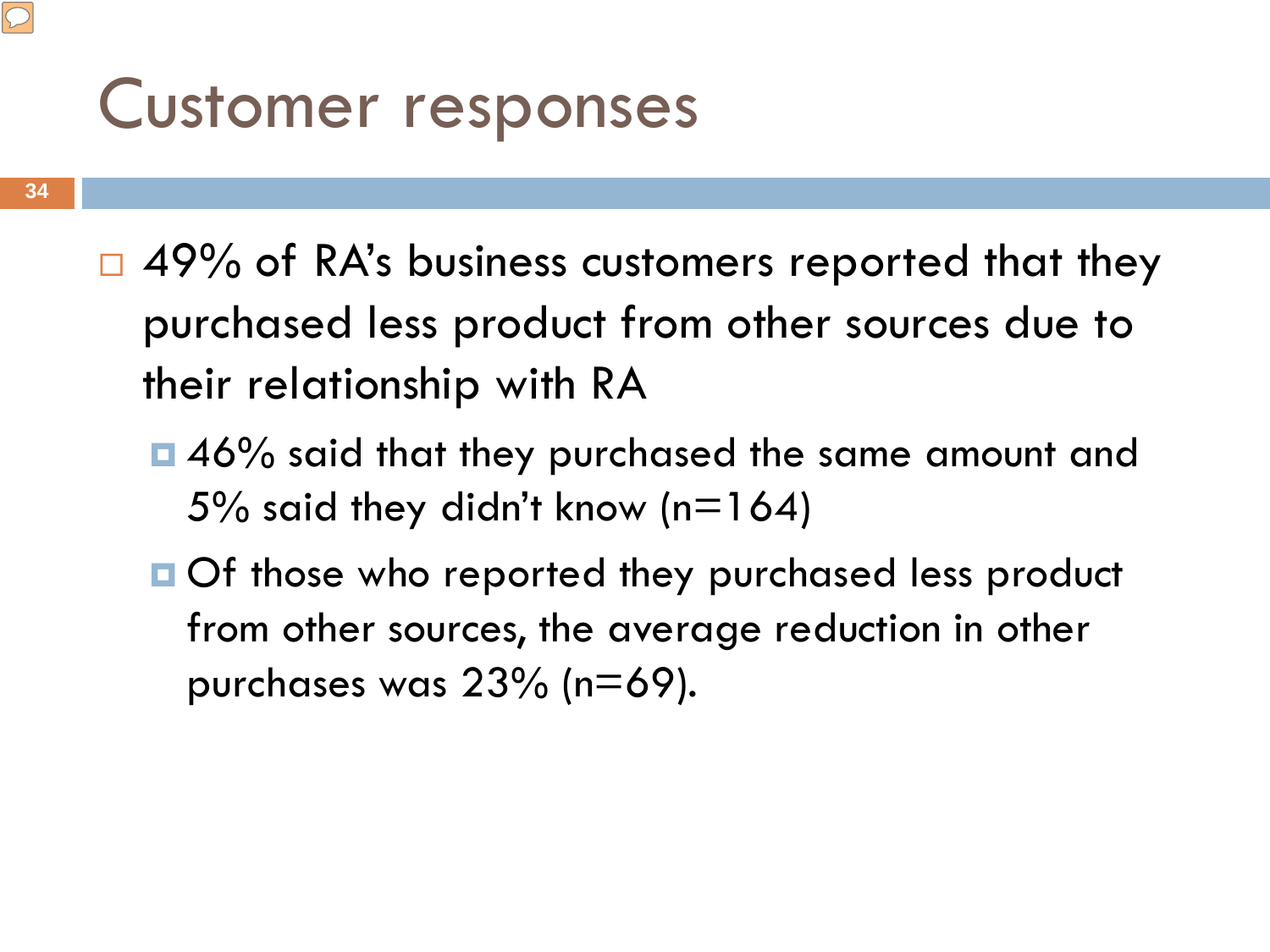#### Customer responses: scalability

- **35**
- $\Box$  39% of business customers reported that they could not purchase products offered by Regional Access from another source
	- ■42% could find them from other sources, 19% didn't  $know)$  (n=166)
- $\Box$  If RA expanded its product availability/delivery routes, etc. 66% of business customers reported they would increase sales
	- $\Box$  15% would not, 19% didn't know (n=167)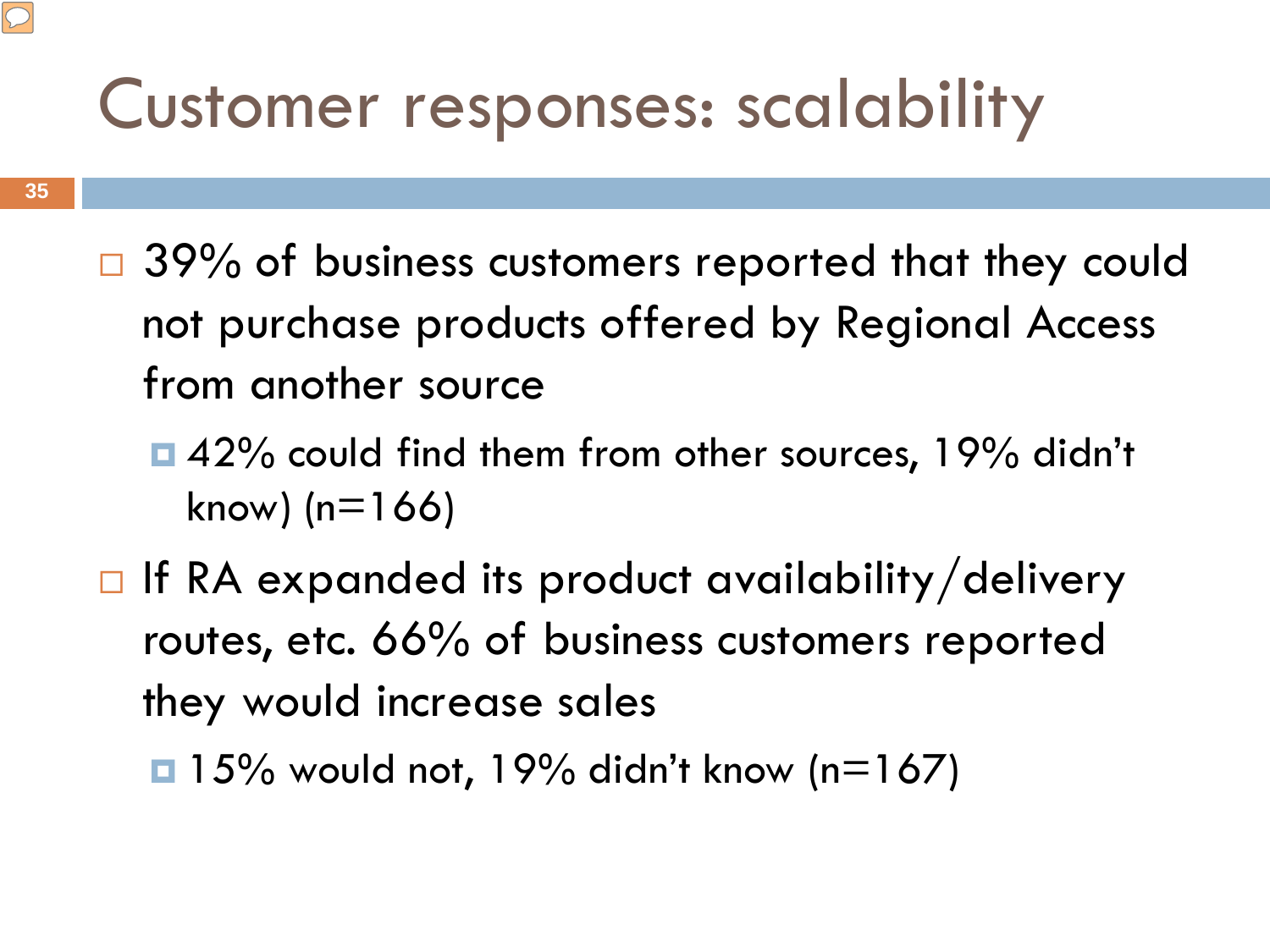#### **Conclusions**

- **P** Proper food hub assessments require:
	- Detailed financial data by type and location from hub <u>and</u> farm suppliers.
		- Value of farm-level data will depend on:
			- Differential characteristics of farm suppliers relative to default IO data, and
			- **Relative size of hub's costs allocated to local farm product** procurement

■ Careful IO/SAM model construction and sector mapping of expenditures

**E** Consider additional industry differentiation as appropriate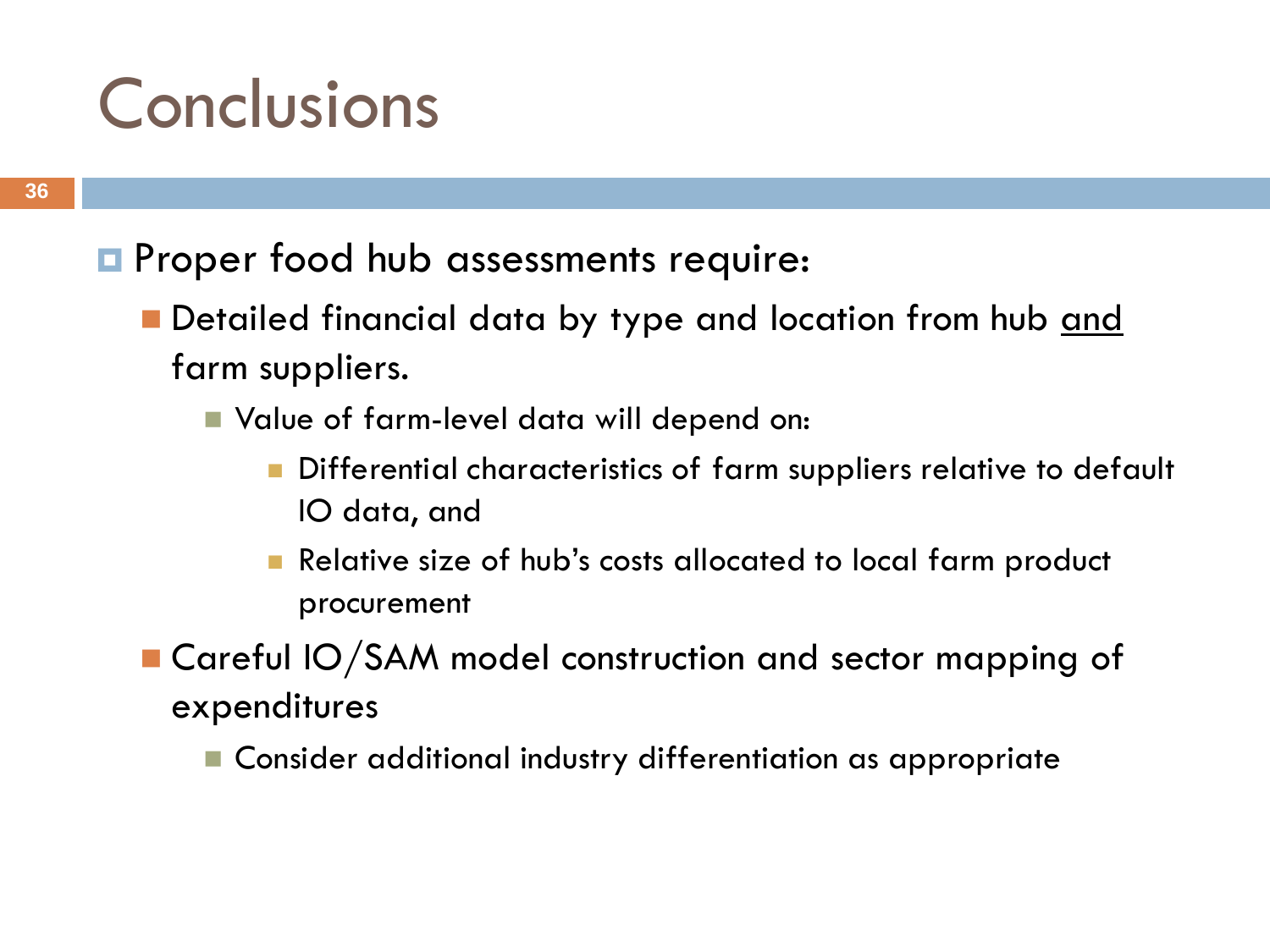#### **Conclusions**

#### **Results from the case study suggest:**

- Availability of the food hub increased overall demand for 'local' products
- **Food hub particularly facilitates the distribution of products** from mid-scale producers
	- Key component may be the ability to sell largely 'rural' products in urban core
- Scalability is not pure; i.e., potential to increase number/size of food hubs, but will result in some diverted sales from other businesses
	- **Offsets (opportunity costs) can be difficult to measure**
	- **Important priority for future research.**